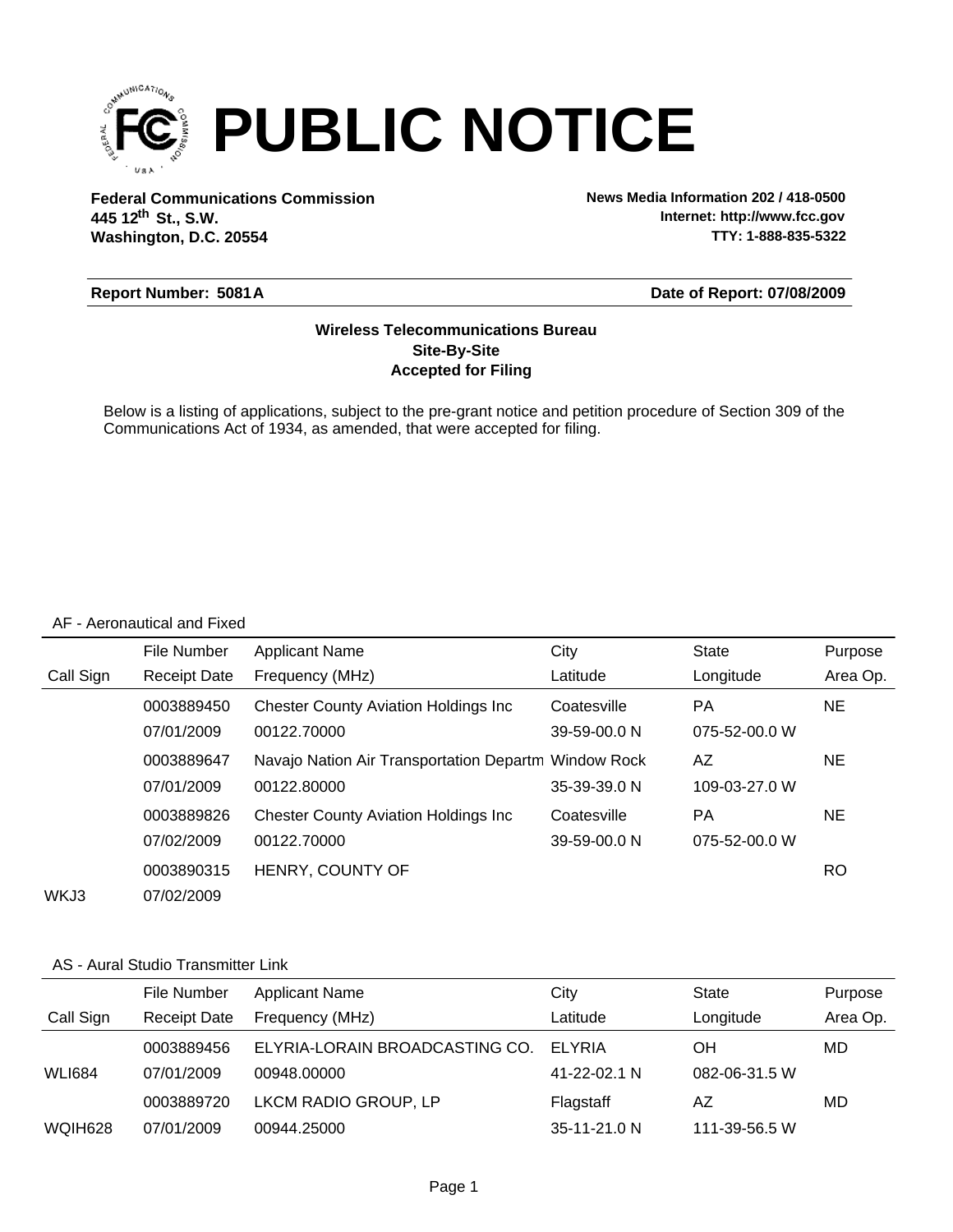## AS - Aural Studio Transmitter Link

|           | File Number         | <b>Applicant Name</b>                        | City             | <b>State</b>  | Purpose   |
|-----------|---------------------|----------------------------------------------|------------------|---------------|-----------|
| Call Sign | <b>Receipt Date</b> | Frequency (MHz)                              | Latitude         | Longitude     | Area Op.  |
|           | 0003890018          | COOK COUNTY COMMUNITY RADIO CI Grand Portage |                  | MN            | NE.       |
|           | 07/02/2009          | 00945.50000                                  | 47-58-27.9 N     | 089-45-30.9 W |           |
|           | 0003890511          | BETHUNE-COOKMAN COLLEGE, INC.                | <b>DAYTONA</b>   | FL            | <b>NE</b> |
|           | 07/02/2009          | 00950.00000                                  | 29-12-28.2 N     | 081-01-50.4 W |           |
|           | 0003890637          | WPW BROADCASTING, INC.                       | Monmouth         | IL            | NE.       |
|           | 07/02/2009          | 00946.50000                                  | 40-54-42.1 N     | 090-38-51.4 W |           |
|           | 0003890717          | WPW BROADCASTING, INC.                       | <b>GALESBURG</b> | IL            | <b>NE</b> |
|           | 07/02/2009          | 00949.50000                                  | 40-57-42.0 N     | 090-18-29.0 W |           |

|                | File Number         | <b>Applicant Name</b>                | City         | <b>State</b>  | Purpose   |
|----------------|---------------------|--------------------------------------|--------------|---------------|-----------|
| Call Sign      | <b>Receipt Date</b> | Frequency (MHz)                      | Latitude     | Longitude     | Area Op.  |
|                | 0003852851          | TELECOM TRANSPORT MANAGEMENT CAMDEN  |              | <b>NJ</b>     | AM        |
|                | 07/01/2009          | 17765.00000                          | 39-55-09.1 N | 075-06-24.8 W |           |
|                | 0003852851          | TELECOM TRANSPORT MANAGEMENT CAMDEN  |              | <b>NJ</b>     | AM        |
|                | 07/01/2009          | 21525.00000                          | 39-55-09.1 N | 075-06-24.8 W |           |
|                | 0003852851          | TELECOM TRANSPORT MANAGEMENT CAMDEN  |              | <b>NJ</b>     | AM        |
|                | 07/01/2009          | 21830.00000                          | 39-55-09.1 N | 075-06-24.8 W |           |
|                | 0003856369          | <b>CCPR SERVICES INC</b>             | YABUCOA      | <b>PR</b>     | AM        |
| <b>WPNF232</b> | 07/02/2009          | 06256.54000                          | 18-01-32.8 N | 065-52-06.6 W |           |
|                | 0003856369          | <b>CCPR SERVICES INC</b>             | YABUCOA      | <b>PR</b>     | AM        |
| WPNF232        | 07/02/2009          | 06315.84000                          | 18-01-32.8 N | 065-52-06.6 W |           |
|                | 0003856369          | <b>CCPR SERVICES INC</b>             | YABUCOA      | <b>PR</b>     | AM        |
| WPNF232        | 07/02/2009          | 11627.50000                          | 18-01-32.8 N | 065-52-06.6 W |           |
|                | 0003889197          | FIBERTOWER NETWORK SERVICES CI Bronx |              | <b>NY</b>     | <b>MD</b> |
| WQDD968        | 07/01/2009          | 10715.00000                          | 40-52-48.2 N | 073-52-39.0 W |           |
|                | 0003889197          | FIBERTOWER NETWORK SERVICES CI Bronx |              | <b>NY</b>     | <b>MD</b> |
| WQDD968        | 07/01/2009          | 10755.00000                          | 40-52-48.2 N | 073-52-39.0 W |           |
|                | 0003889197          | FIBERTOWER NETWORK SERVICES C Bronx  |              | <b>NY</b>     | <b>MD</b> |
| WQDD968        | 07/01/2009          | 10875.00000                          | 40-52-48.2 N | 073-52-39.0 W |           |
|                | 0003889197          | FIBERTOWER NETWORK SERVICES CI Bronx |              | <b>NY</b>     | <b>MD</b> |
| WQDD968        | 07/01/2009          | 10915.00000                          | 40-52-48.2 N | 073-52-39.0 W |           |
|                | 0003889197          | FIBERTOWER NETWORK SERVICES CI Bronx |              | <b>NY</b>     | <b>MD</b> |
| WQDD968        | 07/01/2009          | 17760.00000                          | 40-52-48.2 N | 073-52-39.0 W |           |
|                | 0003889197          | FIBERTOWER NETWORK SERVICES C Bronx  |              | <b>NY</b>     | <b>MD</b> |
| WQDD968        | 07/01/2009          | 17800.00000                          | 40-52-48.2 N | 073-52-39.0 W |           |
|                | 0003889197          | FIBERTOWER NETWORK SERVICES CI Bronx |              | <b>NY</b>     | <b>MD</b> |
| WQDD968        | 07/01/2009          | 17840.00000                          | 40-52-48.2 N | 073-52-39.0 W |           |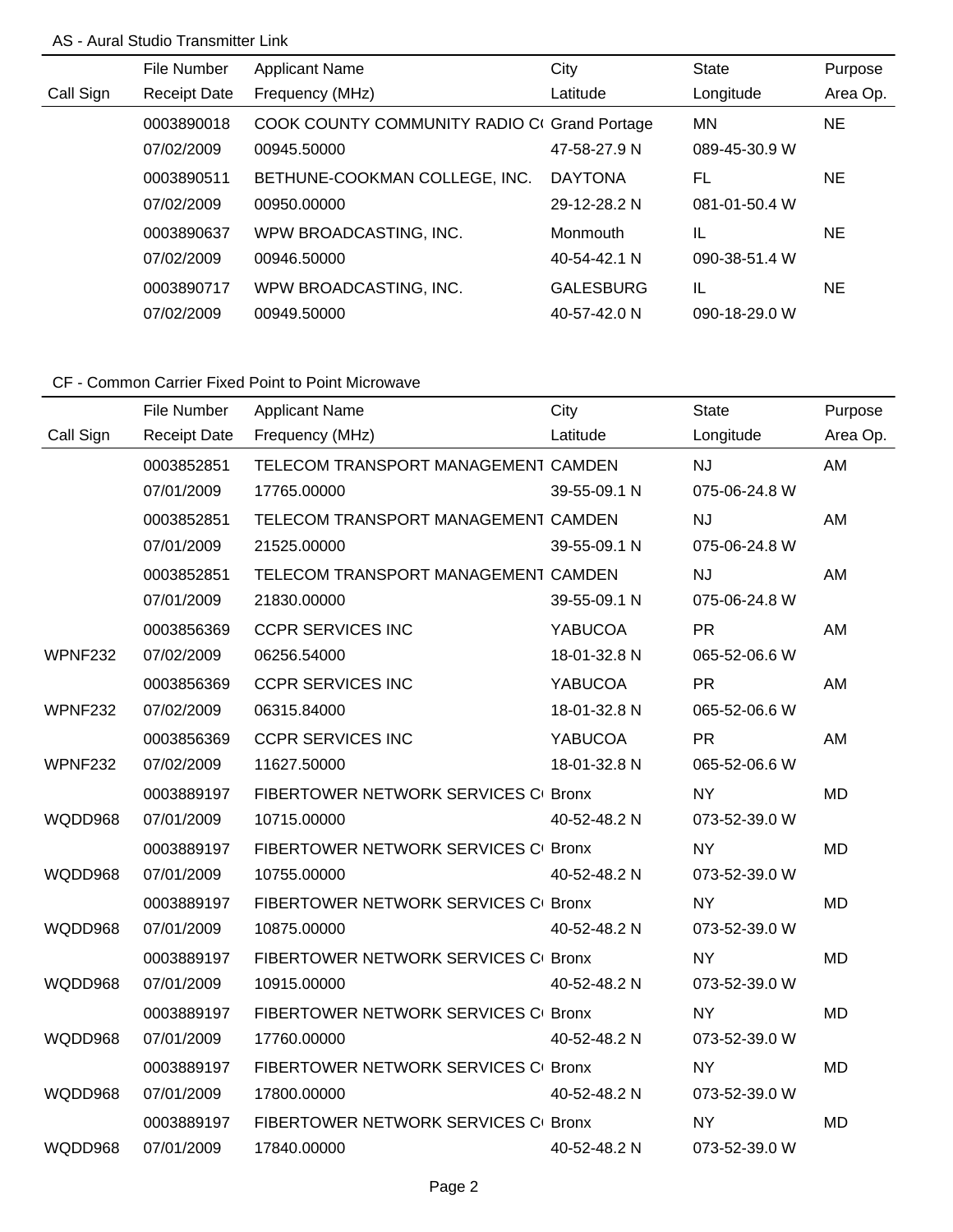|           | File Number         | <b>Applicant Name</b>                | City          | <b>State</b>  | Purpose   |
|-----------|---------------------|--------------------------------------|---------------|---------------|-----------|
| Call Sign | <b>Receipt Date</b> | Frequency (MHz)                      | Latitude      | Longitude     | Area Op.  |
|           | 0003889197          | FIBERTOWER NETWORK SERVICES CI Bronx |               | <b>NY</b>     | <b>MD</b> |
| WQDD968   | 07/01/2009          | 17880.00000                          | 40-52-48.2 N  | 073-52-39.0 W |           |
|           | 0003889197          | FIBERTOWER NETWORK SERVICES CI Bronx |               | <b>NY</b>     | <b>MD</b> |
| WQDD968   | 07/01/2009          | 17920.00000                          | 40-52-48.2 N  | 073-52-39.0 W |           |
|           | 0003889197          | FIBERTOWER NETWORK SERVICES CI Bronx |               | <b>NY</b>     | MD        |
| WQDD968   | 07/01/2009          | 17960.00000                          | 40-52-48.2 N  | 073-52-39.0 W |           |
|           | 0003889197          | FIBERTOWER NETWORK SERVICES CI Bronx |               | <b>NY</b>     | MD        |
| WQDD968   | 07/01/2009          | 17980.00000                          | 40-52-48.2 N  | 073-52-39.0 W |           |
|           | 0003889197          | FIBERTOWER NETWORK SERVICES CI Bronx |               | <b>NY</b>     | MD        |
| WQDD968   | 07/01/2009          | 18000.00000                          | 40-52-48.2 N  | 073-52-39.0 W |           |
|           | 0003889197          | FIBERTOWER NETWORK SERVICES CI Bronx |               | <b>NY</b>     | MD        |
| WQDD968   | 07/01/2009          | 18040.00000                          | 40-52-48.2 N  | 073-52-39.0 W |           |
|           | 0003889197          | FIBERTOWER NETWORK SERVICES CI Bronx |               | <b>NY</b>     | MD        |
| WQDD968   | 07/01/2009          | 18080.00000                          | 40-52-48.2 N  | 073-52-39.0 W |           |
|           | 0003889197          | FIBERTOWER NETWORK SERVICES CI Bronx |               | <b>NY</b>     | MD        |
| WQDD968   | 07/01/2009          | 18120.00000                          | 40-52-48.2 N  | 073-52-39.0 W |           |
|           | 0003889197          | FIBERTOWER NETWORK SERVICES CI Bronx |               | <b>NY</b>     | <b>MD</b> |
| WQDD968   | 07/01/2009          | 23070.00000                          | 40-52-48.2 N  | 073-52-39.0 W |           |
|           | 0003889199          | FiberTower Network Services Corp.    | <b>Bronx</b>  | <b>NY</b>     | MD        |
| WQEP700   | 07/01/2009          | 11215.00000                          | 40-48-59.8 N  | 073-55-07.7 W |           |
|           | 0003889199          | FiberTower Network Services Corp.    | <b>Bronx</b>  | <b>NY</b>     | <b>MD</b> |
| WQEP700   | 07/01/2009          | 11245.00000                          | 40-48-59.8 N  | 073-55-07.7 W |           |
|           | 0003889199          | FiberTower Network Services Corp.    | <b>Bronx</b>  | <b>NY</b>     | MD        |
| WQEP700   | 07/01/2009          | 11365.00000                          | 40-48-59.8 N  | 073-55-07.7 W |           |
|           | 0003889199          | FiberTower Network Services Corp.    | <b>Bronx</b>  | <b>NY</b>     | MD        |
| WQEP700   | 07/01/2009          | 11405.00000                          | 40-48-59.8 N  | 073-55-07.7 W |           |
|           | 0003889199          | FiberTower Network Services Corp.    | <b>Bronx</b>  | <b>NY</b>     | MD        |
| WQEP700   | 07/01/2009          | 21820.00000                          | 40-48-59.8 N  | 073-55-07.7 W |           |
|           | 0003889199          | FiberTower Network Services Corp.    | <b>Bronx</b>  | NY.           | MD        |
| WQEP700   | 07/01/2009          | 21870.00000                          | 40-48-59.8 N  | 073-55-07.7 W |           |
|           | 0003889199          | FiberTower Network Services Corp.    | <b>Bronx</b>  | <b>NY</b>     | MD        |
| WQEP700   | 07/01/2009          | 21875.00000                          | 40-48-59.8 N  | 073-55-07.7 W |           |
|           | 0003889199          | FiberTower Network Services Corp.    | <b>Bronx</b>  | <b>NY</b>     | MD        |
| WQEP700   | 07/01/2009          | 21920.00000                          | 40-48-59.8 N  | 073-55-07.7 W |           |
|           | 0003889199          | FiberTower Network Services Corp.    | <b>Bronx</b>  | <b>NY</b>     | MD        |
| WQEP700   | 07/01/2009          | 21970.00000                          | 40-48-59.8 N  | 073-55-07.7 W |           |
|           | 0003889304          | <b>Wiline Networks Inc</b>           | San Francisco | CA            | MD        |
| WQGG373   | 07/01/2009          | 22675.00000                          | 37-47-36.0 N  | 122-24-51.0 W |           |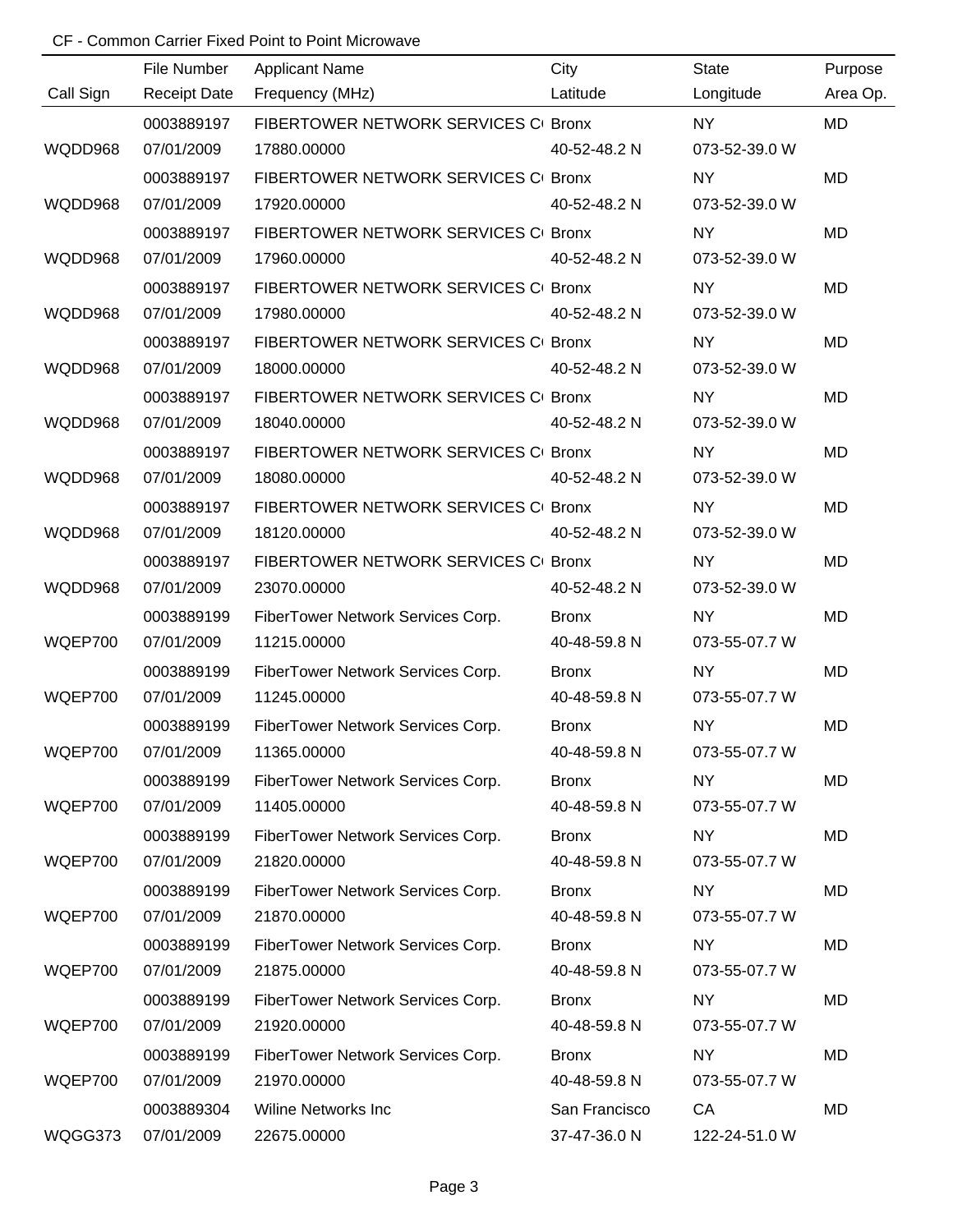|               | File Number         | <b>Applicant Name</b>                            | City                 | <b>State</b>  | Purpose   |
|---------------|---------------------|--------------------------------------------------|----------------------|---------------|-----------|
| Call Sign     | <b>Receipt Date</b> | Frequency (MHz)                                  | Latitude             | Longitude     | Area Op.  |
|               | 0003889331          | LOS ANGELES SMSA LIMITED PARTNE LAKE ARROWHEAICA |                      |               | MD        |
| <b>WMK501</b> | 07/01/2009          | 11245.00000                                      | 34-15-54.0 N         | 117-10-08.1 W |           |
|               | 0003889425          | Los Angeles SMSA Limited Partnership             | <b>Big Bear City</b> | CA            | MD        |
| WPWX440       | 07/01/2009          | 10755.00000                                      | 34-11-49.0 N         | 117-02-57.0 W |           |
|               | 0003889858          | CCPR of the Virgin Islands, Inc.                 | <b>ST. THOMAS</b>    | VI            | MD        |
| <b>WMN453</b> | 07/02/2009          | 06286.19000                                      | 18-21-16.0 N         | 064-56-41.4 W |           |
|               | 0003889858          | CCPR of the Virgin Islands, Inc.                 | <b>ST. THOMAS</b>    | VI            | <b>MD</b> |
| <b>WMN453</b> | 07/02/2009          | 06315.84000                                      | 18-21-16.0 N         | 064-56-41.4 W |           |
|               | 0003889858          | CCPR of the Virgin Islands, Inc.                 | <b>ST. THOMAS</b>    | VI            | <b>MD</b> |
| <b>WMN453</b> | 07/02/2009          | 06345.49000                                      | 18-21-16.0 N         | 064-56-41.4 W |           |
|               | 0003889858          | CCPR of the Virgin Islands, Inc.                 | <b>ST. THOMAS</b>    | VI            | <b>MD</b> |
| <b>WMN453</b> | 07/02/2009          | 06375.14000                                      | 18-21-16.0 N         | 064-56-41.4 W |           |
|               | 0003889858          | CCPR of the Virgin Islands, Inc.                 | <b>ST. THOMAS</b>    | VI            | <b>MD</b> |
| <b>WMN453</b> | 07/02/2009          | 06785.00000                                      | 18-21-16.0 N         | 064-56-41.4 W |           |
|               | 0003889858          | CCPR of the Virgin Islands, Inc.                 | <b>ST. THOMAS</b>    | VI            | <b>MD</b> |
| <b>WMN453</b> | 07/02/2009          | 10551.25000                                      | 18-21-16.0 N         | 064-56-41.4 W |           |
|               | 0003889858          | CCPR of the Virgin Islands, Inc.                 | <b>ST. THOMAS</b>    | VI            | <b>MD</b> |
| <b>WMN453</b> | 07/02/2009          | 10557.50000                                      | 18-21-16.0 N         | 064-56-41.4 W |           |
|               | 0003889858          | CCPR of the Virgin Islands, Inc.                 | <b>ST. THOMAS</b>    | VI            | <b>MD</b> |
| <b>WMN453</b> | 07/02/2009          | 10657.50000                                      | 18-21-16.0 N         | 064-56-41.4 W |           |
|               | 0003889858          | CCPR of the Virgin Islands, Inc.                 | <b>ST. THOMAS</b>    | VI            | <b>MD</b> |
| <b>WMN453</b> | 07/02/2009          | 10915.00000                                      | 18-21-16.0 N         | 064-56-41.4 W |           |
|               | 0003889858          | CCPR of the Virgin Islands, Inc.                 | <b>ST. THOMAS</b>    | VI            | <b>MD</b> |
| <b>WMN453</b> | 07/02/2009          | 11075.00000                                      | 18-21-16.0 N         | 064-56-41.4 W |           |
|               | 0003889858          | CCPR of the Virgin Islands, Inc.                 | <b>ST. THOMAS</b>    | VI            | MD        |
| <b>WMN453</b> | 07/02/2009          | 11147.50000                                      | 18-21-16.0 N         | 064-56-41.4 W |           |
|               | 0003889858          | CCPR of the Virgin Islands, Inc.                 | <b>ST. THOMAS</b>    | VI            | MD        |
| <b>WMN453</b> | 07/02/2009          | 11667.50000                                      | 18-21-16.0 N         | 064-56-41.4 W |           |
|               | 0003889858          | CCPR of the Virgin Islands, Inc.                 | <b>ST. THOMAS</b>    | VI            | MD        |
| <b>WMN453</b> | 07/02/2009          | 21625.00000                                      | 18-21-16.0 N         | 064-56-41.4 W |           |
|               | 0003889908          | TRILLION PARTNERS, INC.                          | Maricopa             | ΑZ            | MD        |
| WQJF699       | 07/02/2009          | 17965.00000                                      | 33-03-15.1 N         | 112-03-10.0 W |           |
|               | 0003889908          | TRILLION PARTNERS, INC.                          | Maricopa             | ΑZ            | MD        |
| WQJF699       | 07/02/2009          | 19375.00000                                      | 33-03-15.1 N         | 112-03-10.0 W |           |
|               | 0003889908          | TRILLION PARTNERS, INC.                          | Maricopa             | AZ            | MD        |
| WQJF699       | 07/02/2009          | 19625.00000                                      | 33-03-15.1 N         | 112-03-10.0 W |           |
|               | 0003889908          | TRILLION PARTNERS, INC.                          | Maricopa             | AZ            | MD        |
| WQJF699       | 07/02/2009          | 21825.00000                                      | 33-03-15.1 N         | 112-03-10.0 W |           |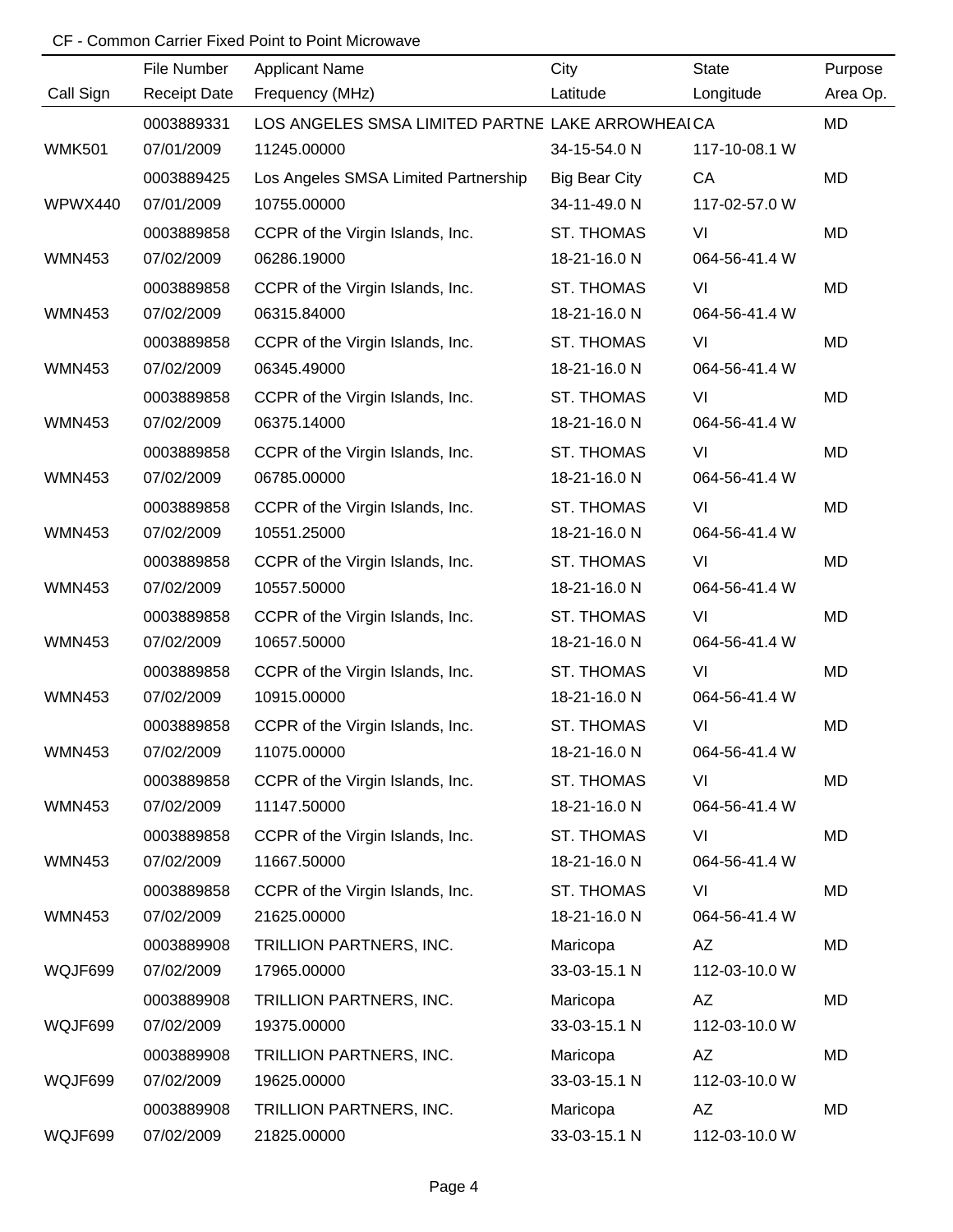|               | File Number         | <b>Applicant Name</b>            | City                     | <b>State</b>  | Purpose   |
|---------------|---------------------|----------------------------------|--------------------------|---------------|-----------|
| Call Sign     | <b>Receipt Date</b> | Frequency (MHz)                  | Latitude                 | Longitude     | Area Op.  |
|               | 0003889908          | TRILLION PARTNERS, INC.          | Maricopa                 | AZ            | MD        |
| WQJF699       | 07/02/2009          | 21875.00000                      | 33-03-15.1 N             | 112-03-10.0 W |           |
|               | 0003889908          | TRILLION PARTNERS, INC.          | Maricopa                 | AZ            | MD        |
| WQJF699       | 07/02/2009          | 21925.00000                      | 33-03-15.1 N             | 112-03-10.0 W |           |
|               | 0003889908          | TRILLION PARTNERS, INC.          | Maricopa                 | AZ            | MD        |
| WQJF699       | 07/02/2009          | 21975.00000                      | 33-03-15.1 N             | 112-03-10.0 W |           |
|               | 0003889912          | TRILLION PARTNERS, INC.          | Maricopa                 | AZ            | <b>MD</b> |
| WQJF710       | 07/02/2009          | 18115.00000                      | 33-02-50.9 N             | 112-00-55.1 W |           |
|               | 0003889912          | TRILLION PARTNERS, INC.          | Maricopa                 | AZ            | MD        |
| WQJF710       | 07/02/2009          | 19325.00000                      | 33-02-50.9 N             | 112-00-55.1 W |           |
|               | 0003889912          | TRILLION PARTNERS, INC.          | Maricopa                 | AZ            | <b>MD</b> |
| WQJF710       | 07/02/2009          | 19425.00000                      | 33-02-50.9 N             | 112-00-55.1 W |           |
|               | 0003889912          | TRILLION PARTNERS, INC.          | Maricopa                 | AZ            | <b>MD</b> |
| WQJF710       | 07/02/2009          | 19525.00000                      | 33-02-50.9 N             | 112-00-55.1 W |           |
|               | 0003889912          | TRILLION PARTNERS, INC.          | Maricopa                 | AZ            | <b>MD</b> |
| WQJF710       | 07/02/2009          | 23025.00000                      | 33-02-50.9 N             | 112-00-55.1 W |           |
|               | 0003889963          | CCPR OF THE VIRGIN ISLANDS, INC. | <b>CHARLOTTE AMAL VI</b> |               | MD        |
| WQBE744       | 07/02/2009          | 10622.50000                      | 18-21-24.9 N             | 064-58-12.0 W |           |
|               | 0003889963          | CCPR OF THE VIRGIN ISLANDS, INC. | <b>CHARLOTTE AMAL VI</b> |               | <b>MD</b> |
| WQBE744       | 07/02/2009          | 11565.00000                      | 18-21-24.9 N             | 064-58-12.0 W |           |
|               | 0003890030          | CCPR Services, Inc.              | <b>CAGUAS</b>            | <b>PR</b>     | <b>MD</b> |
| WPVU893       | 07/02/2009          | 10715.00000                      | 18-14-47.6 N             | 066-02-18.0 W |           |
|               | 0003890030          | CCPR Services, Inc.              | <b>CAGUAS</b>            | <b>PR</b>     | <b>MD</b> |
| WPVU893       | 07/02/2009          | 10795.00000                      | 18-14-47.6 N             | 066-02-18.0 W |           |
|               | 0003890030          | CCPR Services, Inc.              | <b>CAGUAS</b>            | <b>PR</b>     | MD        |
| WPVU893       | 07/02/2009          | 10835.00000                      | 18-14-47.6 N             | 066-02-18.0 W |           |
|               | 0003890030          | CCPR Services, Inc.              | <b>CAGUAS</b>            | <b>PR</b>     | MD        |
| WPVU893       | 07/02/2009          | 10995.00000                      | 18-14-47.6 N             | 066-02-18.0 W |           |
|               | 0003890030          | CCPR Services, Inc.              | <b>CAGUAS</b>            | <b>PR</b>     | MD        |
| WPVU893       | 07/02/2009          | 11115.00000                      | 18-14-47.6 N             | 066-02-18.0 W |           |
|               | 0003890030          | CCPR Services, Inc.              | <b>CAGUAS</b>            | <b>PR</b>     | MD        |
| WPVU893       | 07/02/2009          | 11152.50000                      | 18-14-47.6 N             | 066-02-18.0 W |           |
|               | 0003890057          | Verizon Wireless (VAW) LLC       | <b>TUCKER</b>            | GA            | MD        |
| <b>WLM472</b> | 07/02/2009          | 06226.89000                      | 33-50-09.4 N             | 084-15-04.7 W |           |
|               | 0003890057          | Verizon Wireless (VAW) LLC       | <b>TUCKER</b>            | GA            | MD        |
| <b>WLM472</b> | 07/02/2009          | 06315.84000                      | 33-50-09.4 N             | 084-15-04.7 W |           |
|               | 0003890156          | CCPR Services, Inc.              | <b>GUAYNABO</b>          | <b>PR</b>     | MD        |
| WPNH414       | 07/02/2009          | 11325.00000                      | 18-24-15.2 N             | 066-06-27.5 W |           |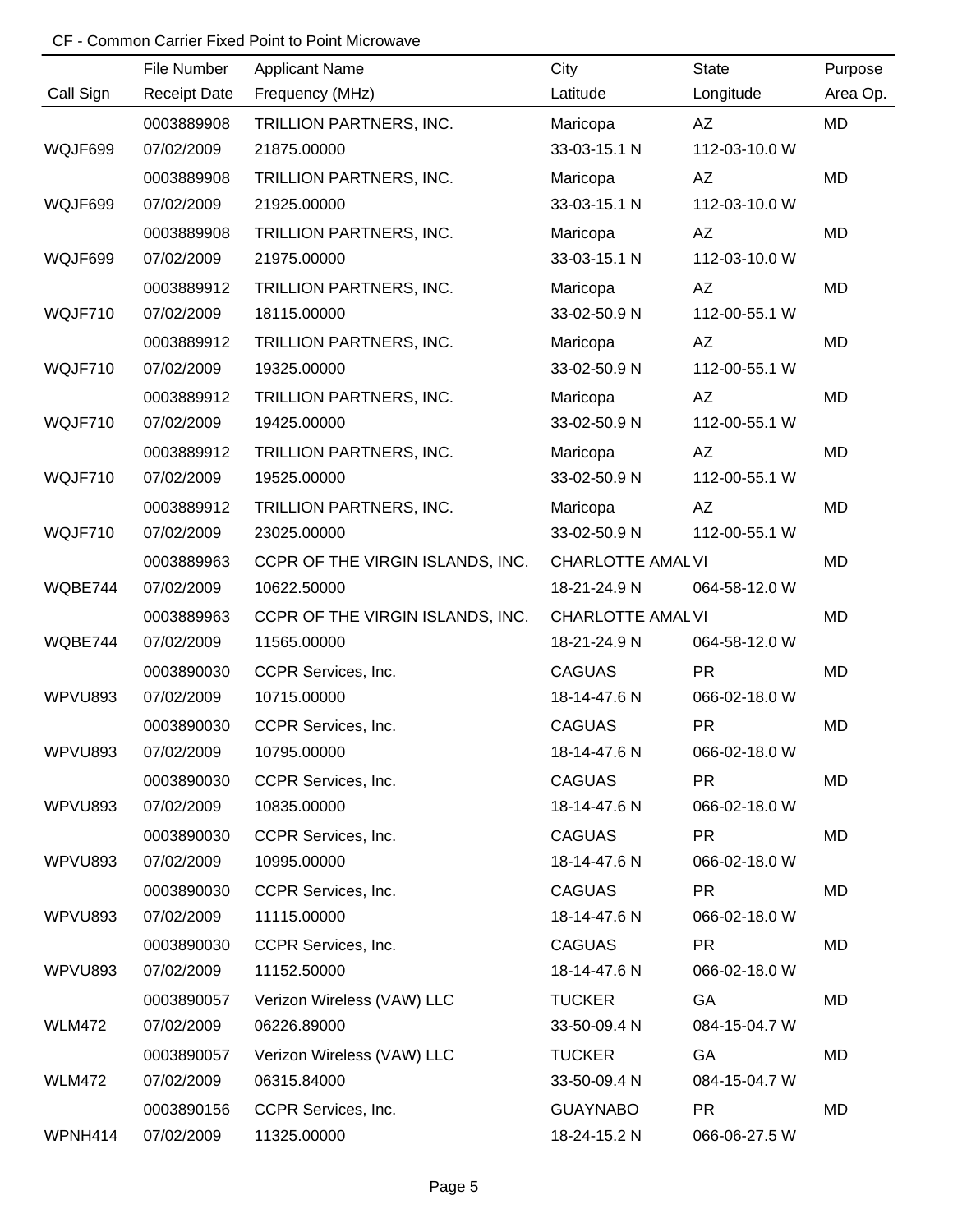|               | File Number         | <b>Applicant Name</b>                     | City             | <b>State</b>  | Purpose   |
|---------------|---------------------|-------------------------------------------|------------------|---------------|-----------|
| Call Sign     | <b>Receipt Date</b> | Frequency (MHz)                           | Latitude         | Longitude     | Area Op.  |
|               | 0003890156          | CCPR Services, Inc.                       | <b>GUAYNABO</b>  | <b>PR</b>     | <b>MD</b> |
| WPNH414       | 07/02/2009          | 11622.50000                               | 18-24-15.2 N     | 066-06-27.5 W |           |
|               | 0003890156          | CCPR Services, Inc.                       | <b>GUAYNABO</b>  | <b>PR</b>     | <b>MD</b> |
| WPNH414       | 07/02/2009          | 11627.50000                               | 18-24-15.2 N     | 066-06-27.5 W |           |
|               | 0003890156          | CCPR Services, Inc.                       | <b>GUAYNABO</b>  | <b>PR</b>     | MD        |
| WPNH414       | 07/02/2009          | 22475.00000                               | 18-24-15.2 N     | 066-06-27.5 W |           |
|               | 0003890156          | CCPR Services, Inc.                       | <b>GUAYNABO</b>  | <b>PR</b>     | <b>MD</b> |
| WPNH414       | 07/02/2009          | 22625.00000                               | 18-24-15.2 N     | 066-06-27.5 W |           |
|               | 0003890156          | CCPR Services, Inc.                       | <b>GUAYNABO</b>  | <b>PR</b>     | MD        |
| WPNH414       | 07/02/2009          | 22775.00000                               | 18-24-15.2 N     | 066-06-27.5 W |           |
|               | 0003890167          | UNITED STATES CELLULAR OPERATIN Cassville |                  | WI            | MD        |
| WQDA736       | 07/02/2009          | 06745.00000                               | 42-42-59.7 N     | 090-58-54.6 W |           |
|               | 0003890167          | UNITED STATES CELLULAR OPERATIN Cassville |                  | WI            | MD        |
| WQDA736       | 07/02/2009          | 06810.00000                               | 42-42-59.7 N     | 090-58-54.6 W |           |
|               | 0003890168          | Telecom Transport Management, Inc.        | <b>ROSEMOUNT</b> | MN            | MD        |
| WQHP961       | 07/02/2009          | 11225.00000                               | 44-43-54.8 N     | 093-08-08.2 W |           |
|               | 0003890185          | Verizon Wireless (VAW) LLC                | <b>CUMMING</b>   | GA            | MD        |
| <b>WMQ380</b> | 07/02/2009          | 06795.00000                               | 34-09-21.4 N     | 084-07-35.7 W |           |
|               | 0003890185          | Verizon Wireless (VAW) LLC                | <b>CUMMING</b>   | GA            | MD        |
| <b>WMQ380</b> | 07/02/2009          | 10642.50000                               | 34-09-21.4 N     | 084-07-35.7 W |           |
|               | 0003890188          | Verizon Wireless (VAW) LLC                | <b>NORCROSS</b>  | GA            | MD        |
| <b>WML359</b> | 07/02/2009          | 06004.50000                               | 33-55-25.0 N     | 084-10-00.0 W |           |
|               | 0003890188          | Verizon Wireless (VAW) LLC                | <b>NORCROSS</b>  | GA            | MD        |
| <b>WML359</b> | 07/02/2009          | 06745.00000                               | 33-55-25.0 N     | 084-10-00.0 W |           |
|               | 0003890193          | Athens Cellular, Inc.                     | <b>ATHENS</b>    | GA            | MD        |
| <b>WLT290</b> | 07/02/2009          | 05945.20000                               | 33-57-09.4 N     | 083-24-30.5 W |           |
|               | 0003890193          | Athens Cellular, Inc.                     | <b>ATHENS</b>    | GA            | MD        |
| <b>WLT290</b> | 07/02/2009          | 05974.85000                               | 33-57-09.4 N     | 083-24-30.5 W |           |
|               | 0003890193          | Athens Cellular, Inc.                     | <b>ATHENS</b>    | GA            | MD        |
| <b>WLT290</b> | 07/02/2009          | 06063.80000                               | 33-57-09.4 N     | 083-24-30.5 W |           |
|               | 0003890193          | Athens Cellular, Inc.                     | <b>ATHENS</b>    | GA            | MD        |
| <b>WLT290</b> | 07/02/2009          | 06093.45000                               | 33-57-09.4 N     | 083-24-30.5 W |           |
|               | 0003890193          | Athens Cellular, Inc.                     | <b>ATHENS</b>    | GA            | MD        |
| <b>WLT290</b> | 07/02/2009          | 06123.10000                               | 33-57-09.4 N     | 083-24-30.5 W |           |
|               | 0003890193          | Athens Cellular, Inc.                     | <b>ATHENS</b>    | GA            | MD        |
| <b>WLT290</b> | 07/02/2009          | 06595.00000                               | 33-57-09.4 N     | 083-24-30.5 W |           |
|               | 0003890193          | Athens Cellular, Inc.                     | <b>ATHENS</b>    | GA            | MD        |
| <b>WLT290</b> | 07/02/2009          | 06865.00000                               | 33-57-09.4 N     | 083-24-30.5 W |           |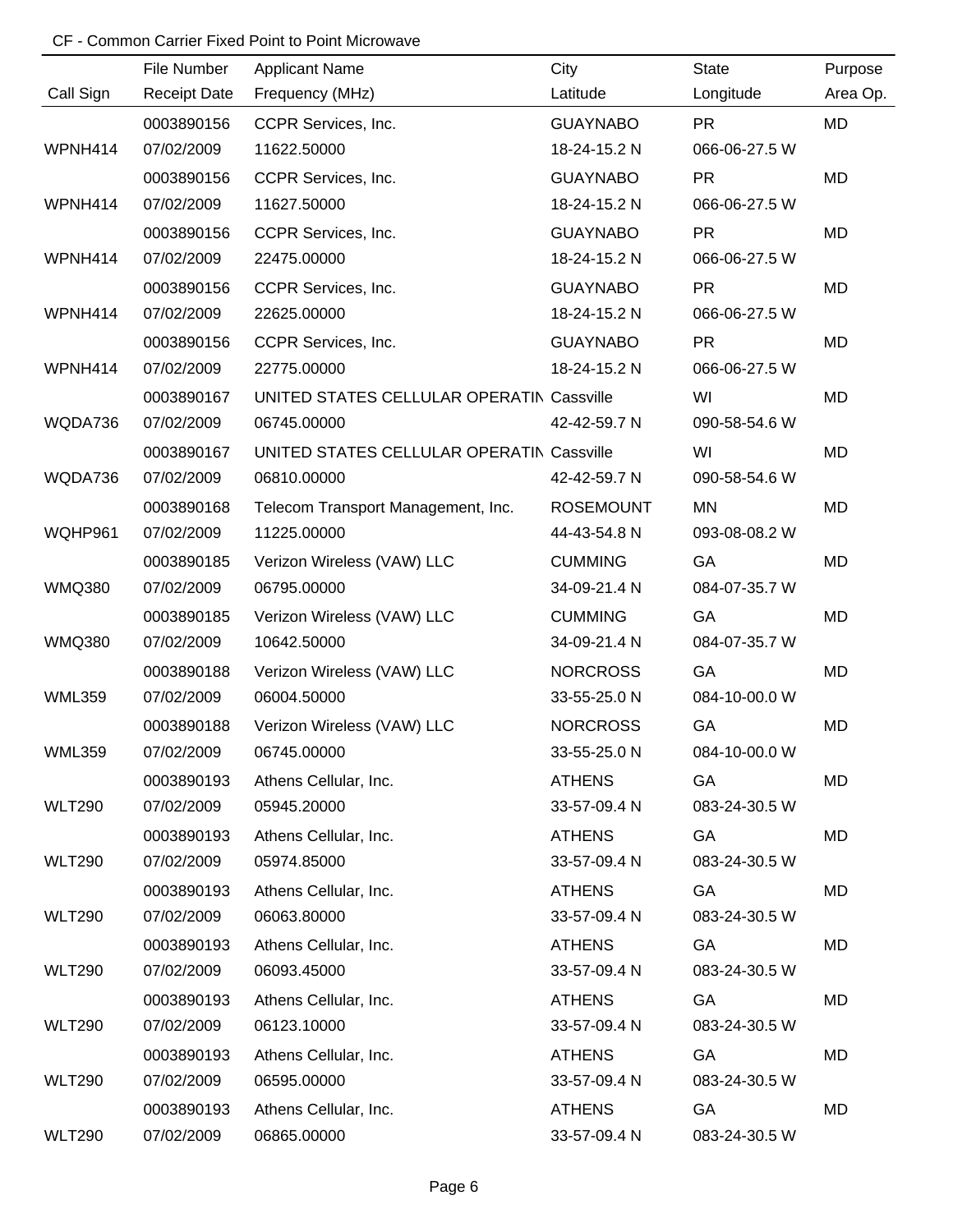|                | File Number         | <b>Applicant Name</b>                             | City                | <b>State</b>  | Purpose   |
|----------------|---------------------|---------------------------------------------------|---------------------|---------------|-----------|
| Call Sign      | <b>Receipt Date</b> | Frequency (MHz)                                   | Latitude            | Longitude     | Area Op.  |
|                | 0003890196          | Athens Cellular, Inc.                             | <b>DANIELSVILLE</b> | GA            | <b>MD</b> |
| <b>WHC987</b>  | 07/02/2009          | 06345.49000                                       | 34-06-40.4 N        | 083-15-28.6 W |           |
|                | 0003890196          | Athens Cellular, Inc.                             | <b>DANIELSVILLE</b> | GA            | <b>MD</b> |
| <b>WHC987</b>  | 07/02/2009          | 06585.00000                                       | 34-06-40.4 N        | 083-15-28.6 W |           |
|                | 0003890196          | Athens Cellular, Inc.                             | <b>DANIELSVILLE</b> | GA            | <b>MD</b> |
| <b>WHC987</b>  | 07/02/2009          | 06705.00000                                       | 34-06-40.4 N        | 083-15-28.6 W |           |
|                | 0003890225          | Telecom Transport Management, Inc.                | Farmington          | MN            | MD        |
| WQJS436        | 07/02/2009          | 10735.00000                                       | 44-37-41.2 N        | 093-09-11.9 W |           |
|                | 0003890437          | Verizon Wireless (VAW) LLC                        | <b>MARIETTA</b>     | GA            | MD        |
| <b>WMM400</b>  | 07/02/2009          | 10602.50000                                       | 33-53-57.0 N        | 084-34-38.0 W |           |
|                | 0003890437          | Verizon Wireless (VAW) LLC                        | <b>MARIETTA</b>     | GA            | MD        |
| <b>WMM400</b>  | 07/02/2009          | 11605.00000                                       | 33-53-57.0 N        | 084-34-38.0 W |           |
|                | 0003890547          | Athens Cellular, Inc.                             | <b>WINTERVILLE</b>  | GA            | MD        |
| WPRV560        | 07/02/2009          | 06197.24000                                       | 33-55-10.6 N        | 083-15-05.7 W |           |
|                | 0003890547          | Athens Cellular, Inc.                             | <b>WINTERVILLE</b>  | GA            | MD        |
| WPRV560        | 07/02/2009          | 06755.00000                                       | 33-55-10.6 N        | 083-15-05.7 W |           |
|                | 0003890547          | Athens Cellular, Inc.                             | <b>WINTERVILLE</b>  | GA            | MD        |
| <b>WPRV560</b> | 07/02/2009          | 06775.00000                                       | 33-55-10.6 N        | 083-15-05.7 W |           |
|                | 0003890628          | GTE MOBILNET OF SOUTH TEXAS LIMI ROSENBERG        |                     | <b>TX</b>     | MD        |
| WLL644         | 07/02/2009          | 06256.54000                                       | 29-34-40.8 N        | 095-49-51.7 W |           |
|                | 0003890634          | GTE Mobilnet of South Texas Limited Par ROSENBURG |                     | <b>TX</b>     | MD        |
| WQKG642        | 07/02/2009          | 06004.50000                                       | 29-31-32.2 N        | 095-49-39.0 W |           |
|                | 0003890661          | Verizon Wireless (VAW) LLC                        | <b>EAST POINT</b>   | GA            | MD        |
| <b>WLM474</b>  | 07/02/2009          | 05974.85000                                       | 33-41-40.3 N        | 084-25-01.7 W |           |
|                | 0003890661          | Verizon Wireless (VAW) LLC                        | <b>EAST POINT</b>   | GA            | MD        |
| <b>WLM474</b>  | 07/02/2009          | 06004.50000                                       | 33-41-40.3 N        | 084-25-01.7 W |           |
|                | 0003890661          | Verizon Wireless (VAW) LLC                        | <b>EAST POINT</b>   | GA            | MD        |
| <b>WLM474</b>  | 07/02/2009          | 06034.15000                                       | 33-41-40.3 N        | 084-25-01.7 W |           |
|                | 0003890661          | Verizon Wireless (VAW) LLC                        | <b>EAST POINT</b>   | GA            | MD        |
| <b>WLM474</b>  | 07/02/2009          | 06063.80000                                       | 33-41-40.3 N        | 084-25-01.7 W |           |
|                | 0003890661          | Verizon Wireless (VAW) LLC                        | <b>EAST POINT</b>   | GA            | MD        |
| <b>WLM474</b>  | 07/02/2009          | 06093.45000                                       | 33-41-40.3 N        | 084-25-01.7 W |           |
|                | 0003890661          | Verizon Wireless (VAW) LLC                        | <b>EAST POINT</b>   | GA            | MD        |
| <b>WLM474</b>  | 07/02/2009          | 10885.00000                                       | 33-41-40.3 N        | 084-25-01.7 W |           |
|                | 0003890661          | Verizon Wireless (VAW) LLC                        | <b>EAST POINT</b>   | GA            | MD        |
| <b>WLM474</b>  | 07/02/2009          | 10955.00000                                       | 33-41-40.3 N        | 084-25-01.7 W |           |
|                | 0003890661          | Verizon Wireless (VAW) LLC                        | <b>EAST POINT</b>   | GA            | MD        |
| <b>WLM474</b>  | 07/02/2009          | 10995.00000                                       | 33-41-40.3 N        | 084-25-01.7 W |           |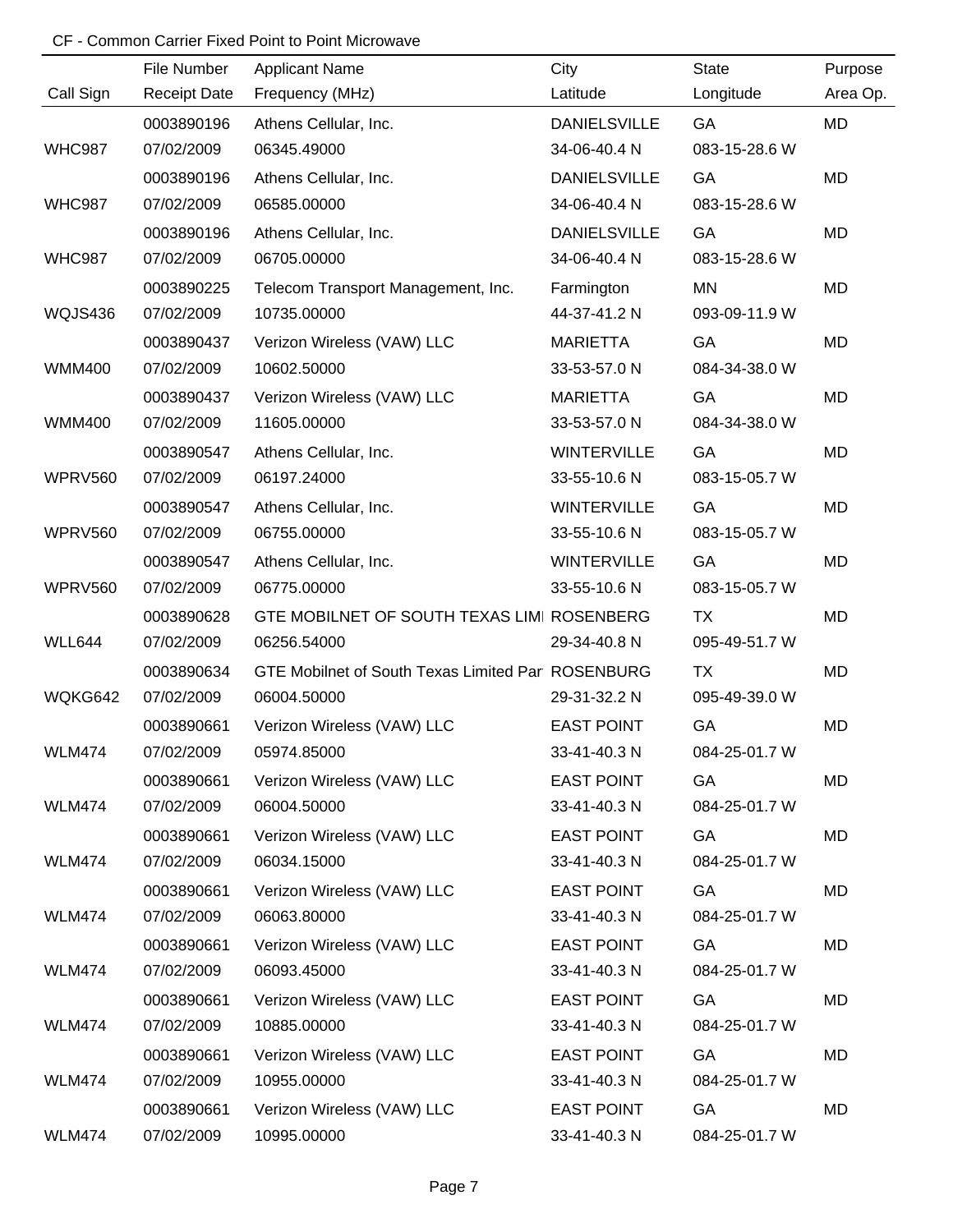|               | File Number         | <b>Applicant Name</b>      | City              | <b>State</b>  | Purpose  |
|---------------|---------------------|----------------------------|-------------------|---------------|----------|
| Call Sign     | <b>Receipt Date</b> | Frequency (MHz)            | Latitude          | Longitude     | Area Op. |
|               | 0003890661          | Verizon Wireless (VAW) LLC | <b>EAST POINT</b> | GA            | MD       |
| <b>WLM474</b> | 07/02/2009          | 11075.00000                | 33-41-40.3 N      | 084-25-01.7 W |          |
|               | 0003890661          | Verizon Wireless (VAW) LLC | <b>EAST POINT</b> | GA            | MD       |
| <b>WLM474</b> | 07/02/2009          | 11137.50000                | 33-41-40.3 N      | 084-25-01.7 W |          |
|               | 0003890664          | Verizon Wireless (VAW) LLC | <b>NORCROSS</b>   | GA            | MD       |
| <b>WLM471</b> | 07/02/2009          | 06063.80000                | 33-55-52.3 N      | 084-14-39.7 W |          |
|               | 0003890664          | Verizon Wireless (VAW) LLC | <b>NORCROSS</b>   | GA            | MD       |
| <b>WLM471</b> | 07/02/2009          | 11115.00000                | 33-55-52.3 N      | 084-14-39.7 W |          |
|               | 0003890664          | Verizon Wireless (VAW) LLC | <b>NORCROSS</b>   | GA            | MD       |
| <b>WLM471</b> | 07/02/2009          | 11365.00000                | 33-55-52.3 N      | 084-14-39.7 W |          |
|               | 0003890664          | Verizon Wireless (VAW) LLC | <b>NORCROSS</b>   | GA            | MD       |
| <b>WLM471</b> | 07/02/2009          | 11657.50000                | 33-55-52.3 N      | 084-14-39.7 W |          |
|               | 0003890664          | Verizon Wireless (VAW) LLC | <b>NORCROSS</b>   | GA            | MD       |
| <b>WLM471</b> | 07/02/2009          | 11685.00000                | 33-55-52.3 N      | 084-14-39.7 W |          |
|               | 0003890667          | Verizon Wireless (VAW) LLC | <b>DULUTH</b>     | GA            | MD       |
| <b>WLM479</b> | 07/02/2009          | 06197.24000                | 34-00-05.4 N      | 084-09-01.7 W |          |
|               | 0003890667          | Verizon Wireless (VAW) LLC | <b>DULUTH</b>     | GA            | MD       |
| <b>WLM479</b> | 07/02/2009          | 06226.89000                | 34-00-05.4 N      | 084-09-01.7 W |          |
|               | 0003890667          | Verizon Wireless (VAW) LLC | <b>DULUTH</b>     | GA            | MD       |
| <b>WLM479</b> | 07/02/2009          | 06256.54000                | 34-00-05.4 N      | 084-09-01.7 W |          |
|               | 0003890667          | Verizon Wireless (VAW) LLC | <b>DULUTH</b>     | GA            | MD       |
| <b>WLM479</b> | 07/02/2009          | 06286.19000                | 34-00-05.4 N      | 084-09-01.7 W |          |
|               | 0003890667          | Verizon Wireless (VAW) LLC | <b>DULUTH</b>     | GA            | MD       |
| <b>WLM479</b> | 07/02/2009          | 06315.84000                | 34-00-05.4 N      | 084-09-01.7 W |          |
|               | 0003890667          | Verizon Wireless (VAW) LLC | <b>DULUTH</b>     | GA            | MD       |
| <b>WLM479</b> | 07/02/2009          | 06375.14000                | 34-00-05.4 N      | 084-09-01.7 W |          |
|               | 0003890667          | Verizon Wireless (VAW) LLC | <b>DULUTH</b>     | GA            | MD       |
| <b>WLM479</b> | 07/02/2009          | 06585.00000                | 34-00-05.4 N      | 084-09-01.7 W |          |
|               | 0003890667          | Verizon Wireless (VAW) LLC | <b>DULUTH</b>     | GA            | MD       |
| <b>WLM479</b> | 07/02/2009          | 10955.00000                | 34-00-05.4 N      | 084-09-01.7 W |          |
|               | 0003890667          | Verizon Wireless (VAW) LLC | <b>DULUTH</b>     | GA            | MD       |
| <b>WLM479</b> | 07/02/2009          | 11132.50000                | 34-00-05.4 N      | 084-09-01.7 W |          |
|               | 0003890667          | Verizon Wireless (VAW) LLC | <b>DULUTH</b>     | GA            | MD       |
| <b>WLM479</b> | 07/02/2009          | 11155.00000                | 34-00-05.4 N      | 084-09-01.7 W |          |
|               | 0003890670          | Verizon Wireless (VAW) LLC | <b>ATLANTA</b>    | GA            | MD       |
| <b>WHF549</b> | 07/02/2009          | 06123.10000                | 33-45-18.3 N      | 084-28-38.7 W |          |
|               | 0003890670          | Verizon Wireless (VAW) LLC | <b>ATLANTA</b>    | GA            | MD       |
| <b>WHF549</b> | 07/02/2009          | 11225.00000                | 33-45-18.3 N      | 084-28-38.7 W |          |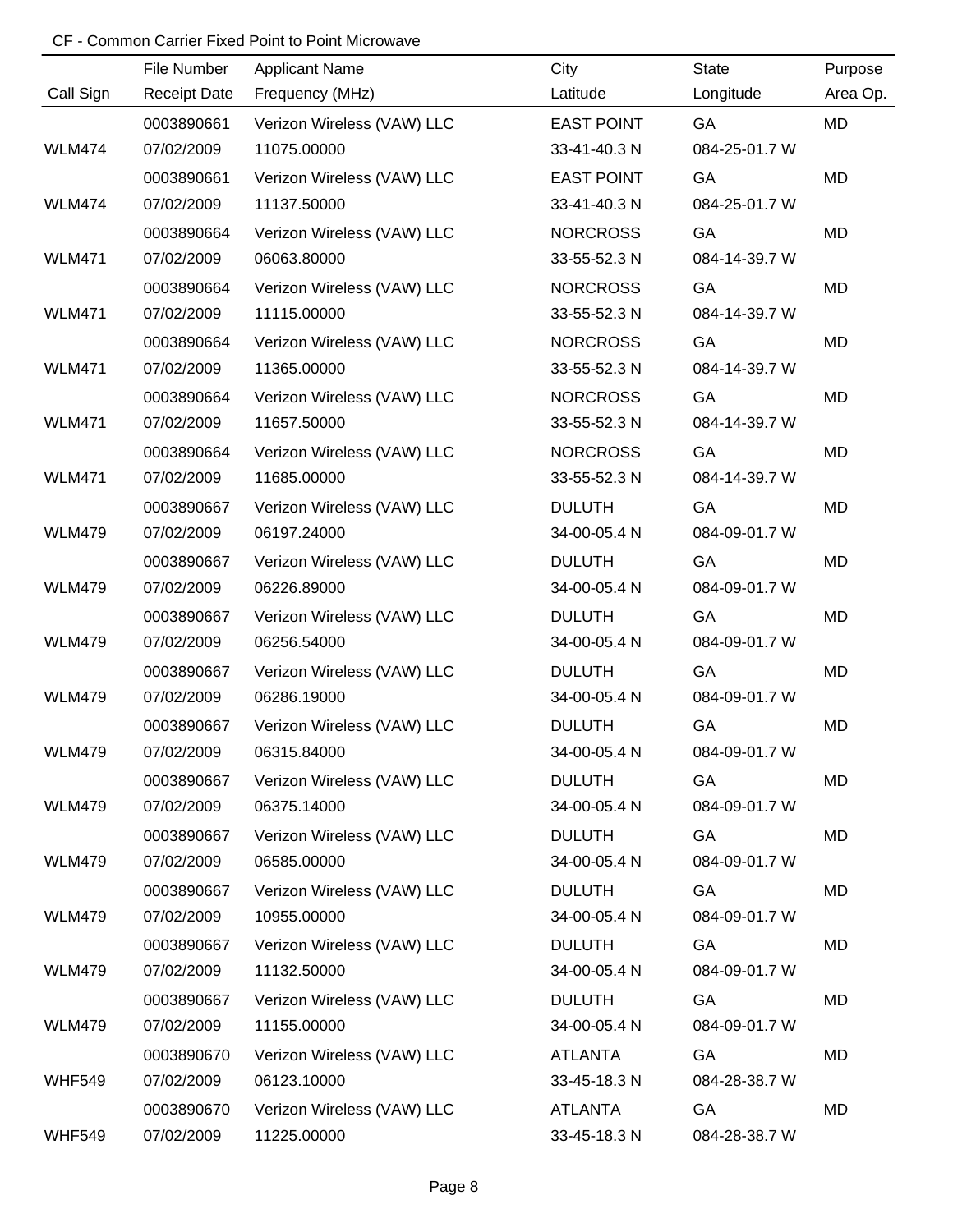|               | File Number         | <b>Applicant Name</b>                            | City                | <b>State</b>  | Purpose   |
|---------------|---------------------|--------------------------------------------------|---------------------|---------------|-----------|
| Call Sign     | <b>Receipt Date</b> | Frequency (MHz)                                  | Latitude            | Longitude     | Area Op.  |
|               | 0003890670          | Verizon Wireless (VAW) LLC                       | <b>ATLANTA</b>      | GA            | <b>MD</b> |
| <b>WHF549</b> | 07/02/2009          | 11405.00000                                      | 33-45-18.3 N        | 084-28-38.7 W |           |
|               | 0003890670          | Verizon Wireless (VAW) LLC                       | <b>ATLANTA</b>      | GA            | MD        |
| <b>WHF549</b> | 07/02/2009          | 11485.00000                                      | 33-45-18.3 N        | 084-28-38.7 W |           |
|               | 0003890670          | Verizon Wireless (VAW) LLC                       | <b>ATLANTA</b>      | GA            | MD        |
| <b>WHF549</b> | 07/02/2009          | 11565.00000                                      | 33-45-18.3 N        | 084-28-38.7 W |           |
|               | 0003890670          | Verizon Wireless (VAW) LLC                       | <b>ATLANTA</b>      | GA            | MD        |
| <b>WHF549</b> | 07/02/2009          | 11685.00000                                      | 33-45-18.3 N        | 084-28-38.7 W |           |
|               | 0003890787          | ALASCOM, INC.                                    | <b>MEYERS CHUCK</b> | AK            | MD        |
| <b>WAT989</b> | 07/02/2009          | 06093.45000                                      | 55-48-56.6 N        | 132-41-07.0 W |           |
|               | 0003890788          | ALASCOM, INC.                                    | <b>KLAWOCK</b>      | AK            | MD        |
| <b>WAT992</b> | 07/02/2009          | 06345.49000                                      | 55-33-15.7 N        | 133-05-46.0 W |           |
|               | 0003890801          | Smith Bagley Inc DBA Cellular One of NE Dilkon   |                     | AZ            | MD        |
| WQIL570       | 07/02/2009          | 10715.00000                                      | 35-28-16.6 N        | 110-11-27.0 W |           |
|               | 0003890801          | Smith Bagley Inc DBA Cellular One of NE Dilkon   |                     | AZ            | MD        |
| WQIL570       | 07/02/2009          | 11485.00000                                      | 35-28-16.6 N        | 110-11-27.0 W |           |
|               | 0003890842          | Smith Bagley Inc DBA Cellular One of NE BURNSIDE |                     | AZ            | MD        |
| WQJH547       | 07/02/2009          | 11245.00000                                      | 35-45-16.9 N        | 109-37-22.7 W |           |
|               | 0003888608          | TELECOM TRANSPORT MANAGEMENT COLLINGSWOOD I PA   |                     |               | <b>NE</b> |
|               | 06/30/2009          | 22725.00000                                      | 39-59-59.6 N        | 075-05-48.8 W |           |
|               | 0003888710          | <b>Sacred Wind Communications</b>                | Aztec               | <b>NM</b>     | <b>NE</b> |
|               | 06/30/2009          | 10995.00000                                      | 36-58-14.6 N        | 108-09-59.8 W |           |
|               | 0003889311          | WiLine Networks Inc.                             | San Francisco       | CA            | <b>NE</b> |
|               | 07/01/2009          | 21475.00000                                      | 37-47-12.8 N        | 122-24-48.9 W |           |
|               | 0003889889          | CCPR OF THE VIRGIN ISLANDS, INC.                 | <b>SAINT THOMAS</b> | VI            | <b>NE</b> |
|               | 07/02/2009          | 11637.50000                                      | 18-20-07.4 N        | 064-56-35.6 W |           |
|               | 0003889906          | TRILLION PARTNERS, INC.                          | Maricopa            | AZ            | <b>NE</b> |
|               | 07/02/2009          | 17815.00000                                      | 33-03-18.1 N        | 112-02-30.2 W |           |
|               | 0003889906          | TRILLION PARTNERS, INC.                          | Maricopa            | AZ            | <b>NE</b> |
|               | 07/02/2009          | 17865.00000                                      | 33-03-18.1 N        | 112-02-30.2 W |           |
|               | 0003889906          | TRILLION PARTNERS, INC.                          | Maricopa            | AZ            | <b>NE</b> |
|               | 07/02/2009          | 18065.00000                                      | 33-03-18.1 N        | 112-02-30.2 W |           |
|               | 0003889974          | CCPR OF THE VIRGIN ISLANDS, INC                  | <b>SAINT THOMAS</b> | VI            | <b>NE</b> |
|               | 07/02/2009          | 11177.50000                                      | 18-19-47.7 N        | 064-54-38.2 W |           |
|               | 0003890061          | Verizon Wireless (VAW) LLC                       | CARROLLTON          | GA            | <b>NE</b> |
|               | 07/02/2009          | 06775.00000                                      | 33-32-02.8 N        | 085-04-00.9 W |           |
|               | 0003890126          | <b>CCPR Services, Inc.</b>                       | Caguas              | <b>PR</b>     | <b>NE</b> |
|               | 07/02/2009          | 11642.50000                                      | 18-12-21.7 N        | 066-00-15.2 W |           |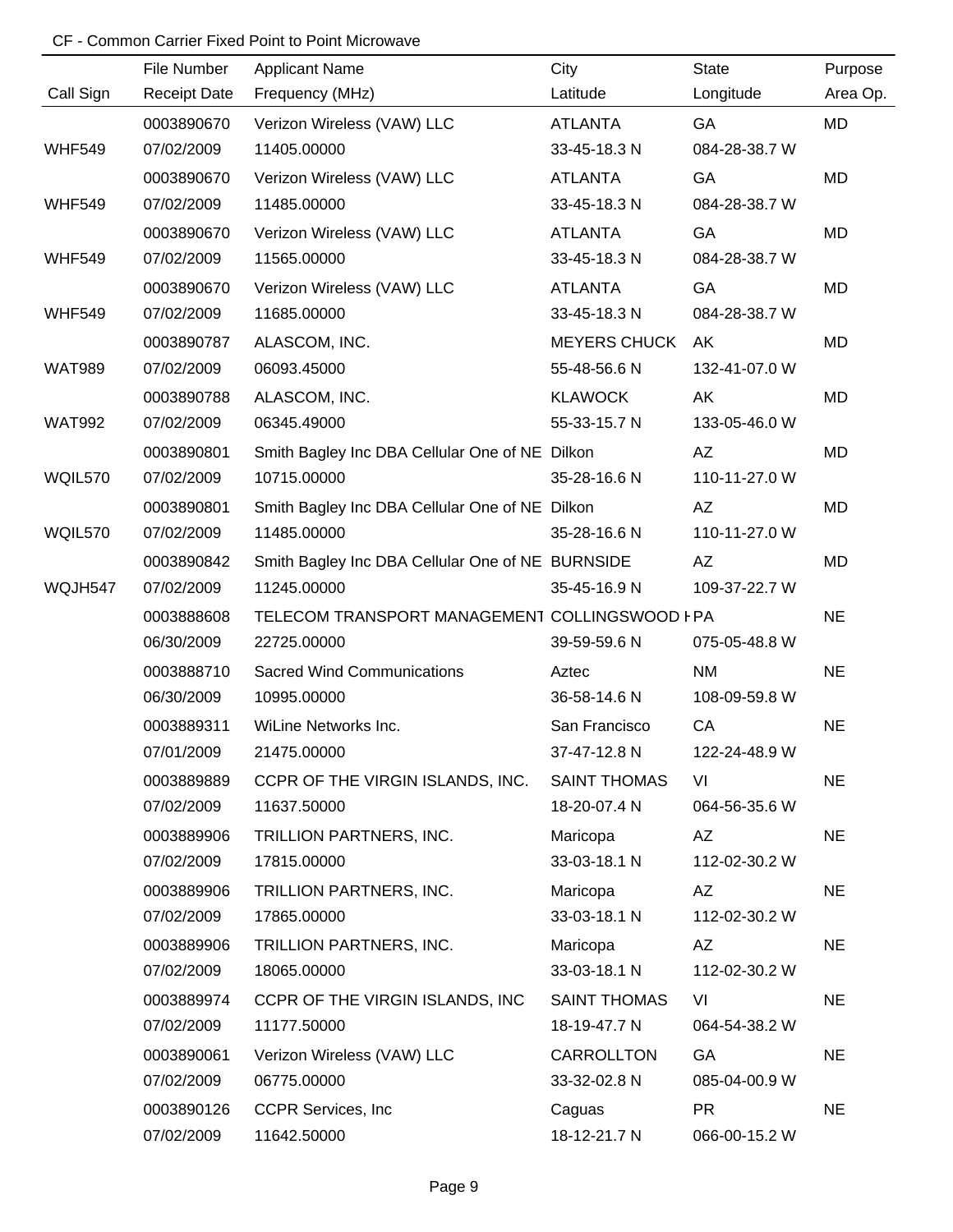|           | File Number         | <b>Applicant Name</b>                              | City           | State         | Purpose   |
|-----------|---------------------|----------------------------------------------------|----------------|---------------|-----------|
| Call Sign | <b>Receipt Date</b> | Frequency (MHz)                                    | Latitude       | Longitude     | Area Op.  |
|           | 0003890139          | <b>CCPR Services, Inc.</b>                         | Guaynabo       | PR.           | <b>NE</b> |
|           | 07/02/2009          | 11132.50000                                        | 18-23-40.3 N   | 066-06-12.7 W |           |
|           | 0003890169          | <b>CCPR SERVICES, INC</b>                          | <b>YABUCOA</b> | <b>PR</b>     | <b>NE</b> |
|           | 07/02/2009          | 11137.50000                                        | 18-04-26.4 N   | 065-48-37.3 W |           |
|           | 0003890222          | UNITED STATES CELLULAR OPERATIN Potosi             |                | WI            | <b>NE</b> |
|           | 07/02/2009          | 06650.00000                                        | 42-43-04.3 N   | 090-42-08.0 W |           |
|           | 0003890222          | UNITED STATES CELLULAR OPERATIN Potosi             |                | WI            | <b>NE</b> |
|           | 07/02/2009          | 06665.00000                                        | 42-43-04.3 N   | 090-42-08.0 W |           |
|           | 0003890295          | UNITED STATES CELLULAR OPERATIN DICKEYVILLE        |                | WI            | <b>NE</b> |
|           | 07/02/2009          | 06825.00000                                        | 42-37-23.3 N   | 090-36-17.5 W |           |
|           | 0003890855          | Smith Bagley Inc DBA Cellular One of NE Cornfields |                | AZ            | <b>NE</b> |
|           | 07/02/2009          | 10755.00000                                        | 35-39-07.6 N   | 109-40-52.1 W |           |
|           | 0003890855          | Smith Bagley Inc DBA Cellular One of NE Cornfields |                | AZ            | <b>NE</b> |
|           | 07/02/2009          | 10835.00000                                        | 35-39-07.6 N   | 109-40-52.1 W |           |
|           | 0003890857          | Smith Bagley Inc DBA Cellular One of NE Kinlichee  |                | AZ            | <b>NE</b> |
|           | 07/02/2009          | 11325.00000                                        | 35-44-24.5 N   | 109-26-48.7 W |           |

### CL - Cellular

|           | File Number         | <b>Applicant Name</b> | City          | State         | Purpose  |
|-----------|---------------------|-----------------------|---------------|---------------|----------|
| Call Sign | <b>Receipt Date</b> | Frequency (MHz)       | Latitude      | Longitude     | Area Op. |
|           | 0003889466          | Cellco Partnership    | <b>Bosley</b> | MO            | MD       |
| KNKN568   | 07/01/2009          |                       | 36-37-55.6 N  | 090-13-15.1 W |          |

|            | File Number         | <b>Applicant Name</b> | City         | <b>State</b>  | Purpose  |
|------------|---------------------|-----------------------|--------------|---------------|----------|
| Call Sign  | <b>Receipt Date</b> | Frequency (MHz)       | Latitude     | Longitude     | Area Op. |
|            | 0003890009          | <b>CRUISEEMAIL</b>    | Pocomoke     | MD            | MD.      |
| <b>WHX</b> | 07/02/2009          | 00002.12150           | 38-06-59.0 N | 075-54-08.9 W |          |
|            | 0003890009          | <b>CRUISEEMAIL</b>    | Pocomoke     | MD            | MD.      |
| <b>WHX</b> | 07/02/2009          | 00002.12290           | 38-06-59.0 N | 075-54-08.9 W |          |
|            | 0003890009          | <b>CRUISEEMAIL</b>    | Pocomoke     | MD            | MD.      |
| <b>WHX</b> | 07/02/2009          | 00002.12500           | 38-06-59.0 N | 075-54-08.9 W |          |
|            | 0003890009          | <b>CRUISEEMAIL</b>    | Pocomoke     | MD            | MD       |
| <b>WHX</b> | 07/02/2009          | 00002.12640           | 38-06-59.0 N | 075-54-08.9 W |          |
|            | 0003890009          | <b>CRUISEEMAIL</b>    | Pocomoke     | MD            | MD       |
| <b>WHX</b> | 07/02/2009          | 00004.46130           | 38-06-59.0 N | 075-54-08.9 W |          |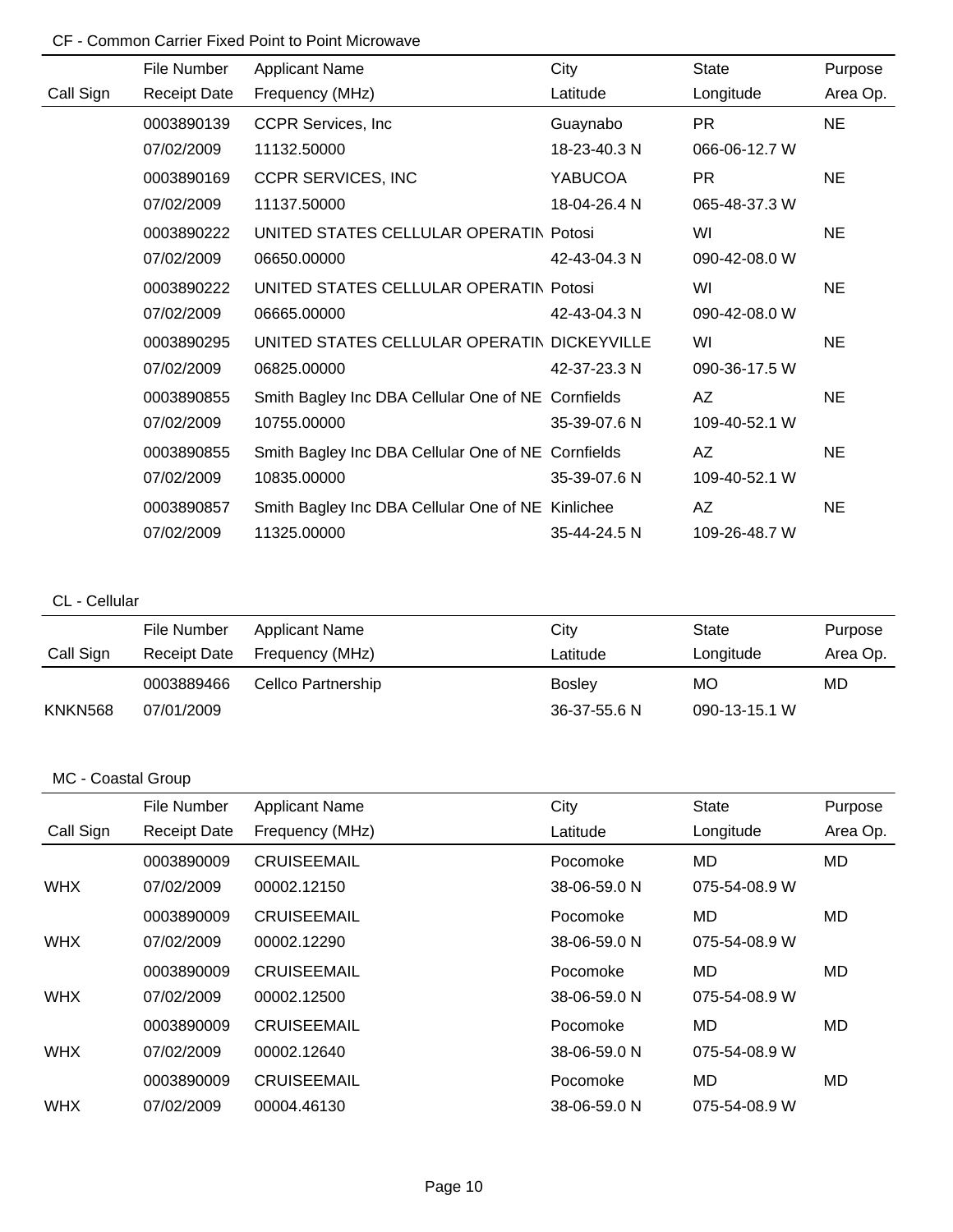|            | File Number         | <b>Applicant Name</b> | City         | <b>State</b>  | Purpose   |
|------------|---------------------|-----------------------|--------------|---------------|-----------|
| Call Sign  | <b>Receipt Date</b> | Frequency (MHz)       | Latitude     | Longitude     | Area Op.  |
|            | 0003890009          | <b>CRUISEEMAIL</b>    | Pocomoke     | <b>MD</b>     | <b>MD</b> |
| <b>WHX</b> | 07/02/2009          | 00004.46270           | 38-06-59.0 N | 075-54-08.9 W |           |
|            | 0003890009          | <b>CRUISEEMAIL</b>    | Pocomoke     | MD            | <b>MD</b> |
| <b>WHX</b> | 07/02/2009          | 00004.52800           | 38-06-59.0 N | 075-54-08.9 W |           |
|            | 0003890009          | <b>CRUISEEMAIL</b>    | Pocomoke     | <b>MD</b>     | <b>MD</b> |
| <b>WHX</b> | 07/02/2009          | 00004.52940           | 38-06-59.0 N | 075-54-08.9 W |           |
|            | 0003890009          | <b>CRUISEEMAIL</b>    | Pocomoke     | <b>MD</b>     | <b>MD</b> |
| <b>WHX</b> | 07/02/2009          | 00005.05730           | 38-06-59.0 N | 075-54-08.9 W |           |
|            | 0003890009          | <b>CRUISEEMAIL</b>    | Pocomoke     | <b>MD</b>     | <b>MD</b> |
| <b>WHX</b> | 07/02/2009          | 00005.05870           | 38-06-59.0 N | 075-54-08.9 W |           |
|            | 0003890009          | <b>CRUISEEMAIL</b>    | Pocomoke     | <b>MD</b>     | <b>MD</b> |
| <b>WHX</b> | 07/02/2009          | 00005.42500           | 38-06-59.0 N | 075-54-08.9 W |           |
|            | 0003890009          | <b>CRUISEEMAIL</b>    | Pocomoke     | <b>MD</b>     | <b>MD</b> |
| <b>WHX</b> | 07/02/2009          | 00006.76800           | 38-06-59.0 N | 075-54-08.9 W |           |
|            | 0003890009          | <b>CRUISEEMAIL</b>    | Pocomoke     | <b>MD</b>     | <b>MD</b> |
| <b>WHX</b> | 07/02/2009          | 00006.85550           | 38-06-59.0 N | 075-54-08.9 W |           |
|            | 0003890009          | <b>CRUISEEMAIL</b>    | Pocomoke     | <b>MD</b>     | <b>MD</b> |
| <b>WHX</b> | 07/02/2009          | 00006.85690           | 38-06-59.0 N | 075-54-08.9 W |           |
|            | 0003890009          | <b>CRUISEEMAIL</b>    | Pocomoke     | <b>MD</b>     | <b>MD</b> |
| <b>WHX</b> | 07/02/2009          | 00007.35000           | 38-06-59.0 N | 075-54-08.9 W |           |
|            | 0003890009          | <b>CRUISEEMAIL</b>    | Pocomoke     | <b>MD</b>     | <b>MD</b> |
| <b>WHX</b> | 07/02/2009          | 00007.35140           | 38-06-59.0 N | 075-54-08.9 W |           |
|            | 0003890009          | <b>CRUISEEMAIL</b>    | Pocomoke     | <b>MD</b>     | <b>MD</b> |
| <b>WHX</b> | 07/02/2009          | 00007.39000           | 38-06-59.0 N | 075-54-08.9 W |           |
|            | 0003890009          | <b>CRUISEEMAIL</b>    | Pocomoke     | MD.           | MD        |
| <b>WHX</b> | 07/02/2009          | 00007.39140           | 38-06-59.0 N | 075-54-08.9 W |           |
|            | 0003890009          | <b>CRUISEEMAIL</b>    | Pocomoke     | MD.           | MD        |
| <b>WHX</b> | 07/02/2009          | 00008.04550           | 38-06-59.0 N | 075-54-08.9 W |           |
|            | 0003890009          | <b>CRUISEEMAIL</b>    | Pocomoke     | MD            | MD        |
| <b>WHX</b> | 07/02/2009          | 00008.04690           | 38-06-59.0 N | 075-54-08.9 W |           |
|            | 0003890009          | <b>CRUISEEMAIL</b>    | Pocomoke     | MD            | MD        |
| <b>WHX</b> | 07/02/2009          | 00008.08050           | 38-06-59.0 N | 075-54-08.9 W |           |
|            | 0003890009          | <b>CRUISEEMAIL</b>    | Pocomoke     | MD            | MD        |
| <b>WHX</b> | 07/02/2009          | 00008.08190           | 38-06-59.0 N | 075-54-08.9 W |           |
|            | 0003890009          | <b>CRUISEEMAIL</b>    | Pocomoke     | MD            | MD        |
| <b>WHX</b> | 07/02/2009          | 00009.18000           | 38-06-59.0 N | 075-54-08.9 W |           |
|            | 0003890009          | <b>CRUISEEMAIL</b>    | Pocomoke     | MD            | MD        |
| <b>WHX</b> | 07/02/2009          | 00009.18140           | 38-06-59.0 N | 075-54-08.9 W |           |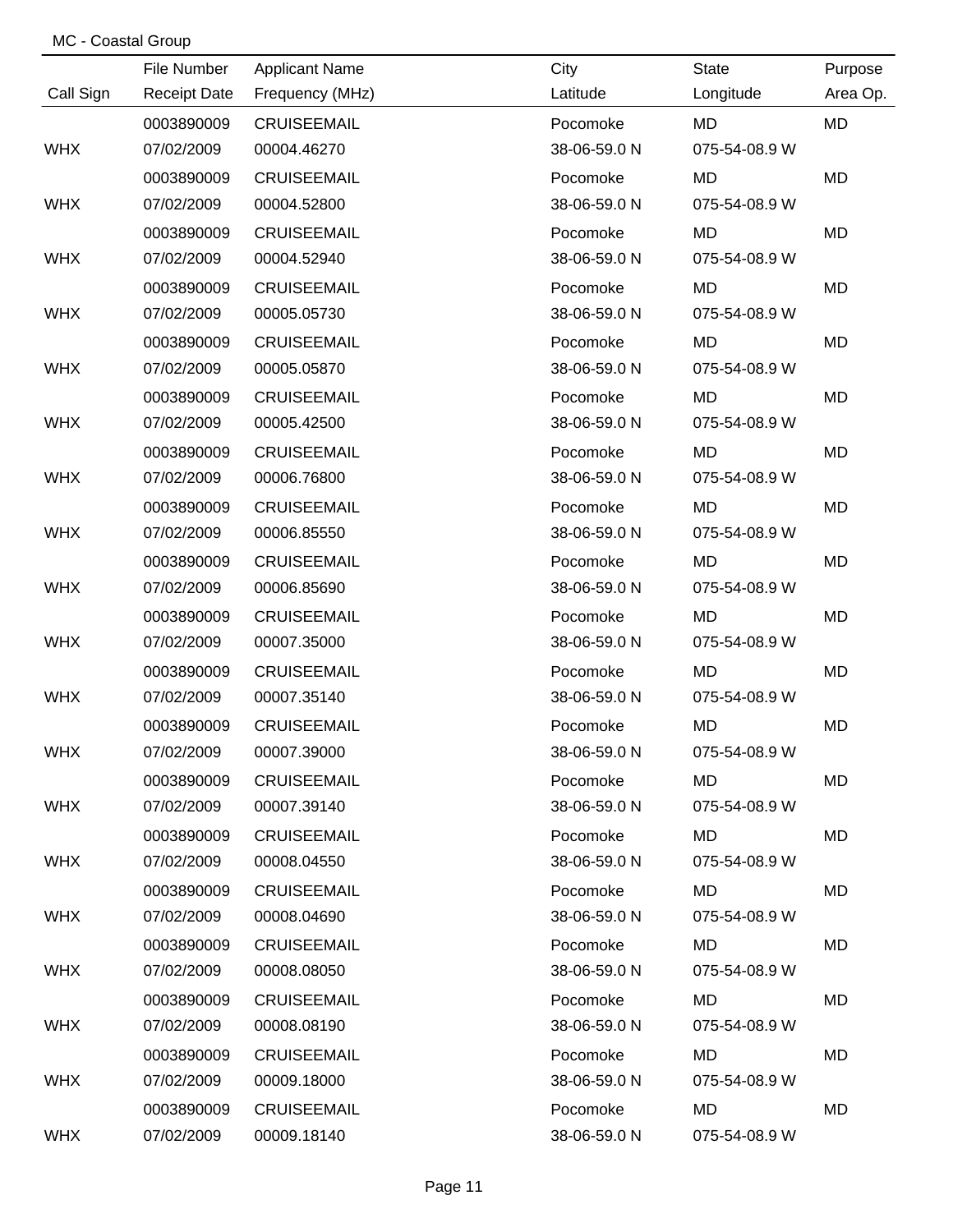|            | File Number         | <b>Applicant Name</b> | City         | <b>State</b>  | Purpose   |
|------------|---------------------|-----------------------|--------------|---------------|-----------|
| Call Sign  | <b>Receipt Date</b> | Frequency (MHz)       | Latitude     | Longitude     | Area Op.  |
|            | 0003890009          | <b>CRUISEEMAIL</b>    | Pocomoke     | <b>MD</b>     | <b>MD</b> |
| <b>WHX</b> | 07/02/2009          | 00009.23450           | 38-06-59.0 N | 075-54-08.9 W |           |
|            | 0003890009          | <b>CRUISEEMAIL</b>    | Pocomoke     | MD            | <b>MD</b> |
| <b>WHX</b> | 07/02/2009          | 00009.23590           | 38-06-59.0 N | 075-54-08.9 W |           |
|            | 0003890009          | <b>CRUISEEMAIL</b>    | Pocomoke     | <b>MD</b>     | <b>MD</b> |
| <b>WHX</b> | 07/02/2009          | 00012.12700           | 38-06-59.0 N | 075-54-08.9 W |           |
|            | 0003890009          | <b>CRUISEEMAIL</b>    | Pocomoke     | <b>MD</b>     | <b>MD</b> |
| <b>WHX</b> | 07/02/2009          | 00012.12840           | 38-06-59.0 N | 075-54-08.9 W |           |
|            | 0003890009          | <b>CRUISEEMAIL</b>    | Pocomoke     | <b>MD</b>     | <b>MD</b> |
| <b>WHX</b> | 07/02/2009          | 00012.19700           | 38-06-59.0 N | 075-54-08.9 W |           |
|            | 0003890009          | <b>CRUISEEMAIL</b>    | Pocomoke     | <b>MD</b>     | <b>MD</b> |
| <b>WHX</b> | 07/02/2009          | 00012.19840           | 38-06-59.0 N | 075-54-08.9 W |           |
|            | 0003890009          | <b>CRUISEEMAIL</b>    | Pocomoke     | <b>MD</b>     | <b>MD</b> |
| <b>WHX</b> | 07/02/2009          | 00014.88500           | 38-06-59.0 N | 075-54-08.9 W |           |
|            | 0003890009          | <b>CRUISEEMAIL</b>    | Pocomoke     | <b>MD</b>     | <b>MD</b> |
| <b>WHX</b> | 07/02/2009          | 00014.88640           | 38-06-59.0 N | 075-54-08.9 W |           |
|            | 0003890009          | <b>CRUISEEMAIL</b>    | Pocomoke     | <b>MD</b>     | <b>MD</b> |
| <b>WHX</b> | 07/02/2009          | 00014.93300           | 38-06-59.0 N | 075-54-08.9 W |           |
|            | 0003890009          | <b>CRUISEEMAIL</b>    | Pocomoke     | <b>MD</b>     | <b>MD</b> |
| <b>WHX</b> | 07/02/2009          | 00014.93440           | 38-06-59.0 N | 075-54-08.9 W |           |
|            | 0003890009          | <b>CRUISEEMAIL</b>    | Pocomoke     | <b>MD</b>     | <b>MD</b> |
| <b>WHX</b> | 07/02/2009          | 00016.18500           | 38-06-59.0 N | 075-54-08.9 W |           |
|            | 0003890009          | <b>CRUISEEMAIL</b>    | Pocomoke     | <b>MD</b>     | <b>MD</b> |
| <b>WHX</b> | 07/02/2009          | 00016.18640           | 38-06-59.0 N | 075-54-08.9 W |           |
|            | 0003890009          | <b>CRUISEEMAIL</b>    | Pocomoke     | MD.           | MD        |
| <b>WHX</b> | 07/02/2009          | 00018.47500           | 38-06-59.0 N | 075-54-08.9 W |           |
|            | 0003890009          | <b>CRUISEEMAIL</b>    | Pocomoke     | MD.           | MD        |
| <b>WHX</b> | 07/02/2009          | 00018.47640           | 38-06-59.0 N | 075-54-08.9 W |           |
|            | 0003890009          | <b>CRUISEEMAIL</b>    | Pocomoke     | MD            | MD        |
| <b>WHX</b> | 07/02/2009          | 00018.57600           | 38-06-59.0 N | 075-54-08.9 W |           |
|            | 0003890009          | <b>CRUISEEMAIL</b>    | Pocomoke     | MD            | MD        |
| <b>WHX</b> | 07/02/2009          | 00018.57740           | 38-06-59.0 N | 075-54-08.9 W |           |
|            | 0003890009          | <b>CRUISEEMAIL</b>    | Pocomoke     | MD            | MD        |
| <b>WHX</b> | 07/02/2009          | 00022.58500           | 38-06-59.0 N | 075-54-08.9 W |           |
|            | 0003890009          | <b>CRUISEEMAIL</b>    | Pocomoke     | MD            | MD        |
| <b>WHX</b> | 07/02/2009          | 00022.58640           | 38-06-59.0 N | 075-54-08.9 W |           |
|            | 0003890009          | <b>CRUISEEMAIL</b>    | Pocomoke     | MD            | MD        |
| <b>WHX</b> | 07/02/2009          | 00022.86700           | 38-06-59.0 N | 075-54-08.9 W |           |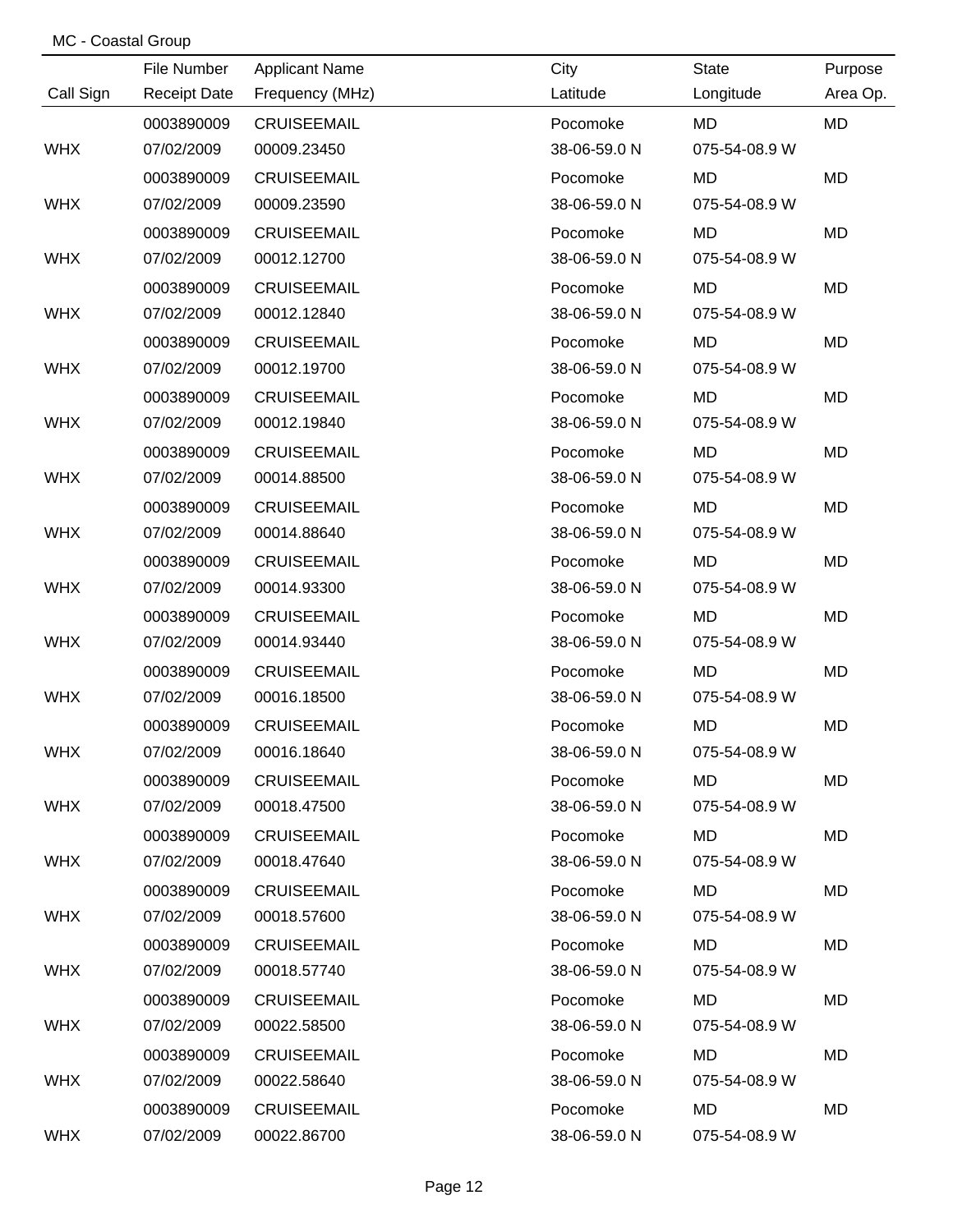|            | File Number         | <b>Applicant Name</b> | City         | <b>State</b>  | Purpose   |
|------------|---------------------|-----------------------|--------------|---------------|-----------|
| Call Sign  | <b>Receipt Date</b> | Frequency (MHz)       | Latitude     | Longitude     | Area Op.  |
|            | 0003890009          | <b>CRUISEEMAIL</b>    | Pocomoke     | <b>MD</b>     | <b>MD</b> |
| <b>WHX</b> | 07/02/2009          | 00022.86840           | 38-06-59.0 N | 075-54-08.9 W |           |
|            | 0003890009          | <b>CRUISEEMAIL</b>    | Pocomoke     | MD            | MD        |
| <b>WHX</b> | 07/02/2009          | 00024.58500           | 38-06-59.0 N | 075-54-08.9 W |           |
|            | 0003890009          | <b>CRUISEEMAIL</b>    | Pocomoke     | <b>MD</b>     | MD        |
| <b>WHX</b> | 07/02/2009          | 00024.58640           | 38-06-59.0 N | 075-54-08.9 W |           |
|            | 0003890009          | <b>CRUISEEMAIL</b>    | Pocomoke     | <b>MD</b>     | MD        |
| <b>WHX</b> | 07/02/2009          | 00024.68700           | 38-06-59.0 N | 075-54-08.9 W |           |
|            | 0003890009          | <b>CRUISEEMAIL</b>    | Pocomoke     | <b>MD</b>     | MD        |
| <b>WHX</b> | 07/02/2009          | 00024.68840           | 38-06-59.0 N | 075-54-08.9 W |           |
|            | 0003890798          | <b>CRUISE EMAIL</b>   | Olympia      | <b>WA</b>     | <b>MD</b> |
| <b>KDS</b> | 07/02/2009          | 00002.24940           | 47-01-48.0 N | 122-59-23.0 W |           |
|            | 0003890798          | <b>CRUISE EMAIL</b>   | Olympia      | <b>WA</b>     | MD        |
| <b>KDS</b> | 07/02/2009          | 00004.46540           | 47-01-48.0 N | 122-59-23.0 W |           |
|            | 0003890798          | <b>CRUISE EMAIL</b>   | Olympia      | <b>WA</b>     | MD        |
| <b>KDS</b> | 07/02/2009          | 00004.50440           | 47-01-48.0 N | 122-59-23.0 W |           |
|            | 0003890798          | <b>CRUISE EMAIL</b>   | Olympia      | <b>WA</b>     | MD        |
| <b>KDS</b> | 07/02/2009          | 00004.64240           | 47-01-48.0 N | 122-59-23.0 W |           |
|            | 0003890798          | <b>CRUISE EMAIL</b>   | Olympia      | <b>WA</b>     | MD        |
| <b>KDS</b> | 07/02/2009          | 00005.05970           | 47-01-48.0 N | 122-59-23.0 W |           |
|            | 0003890798          | <b>CRUISE EMAIL</b>   | Olympia      | <b>WA</b>     | MD        |
| <b>KDS</b> | 07/02/2009          | 00005.33140           | 47-01-48.0 N | 122-59-23.0 W |           |
|            | 0003890798          | <b>CRUISE EMAIL</b>   | Olympia      | <b>WA</b>     | <b>MD</b> |
| <b>KDS</b> | 07/02/2009          | 00006.77240           | 47-01-48.0 N | 122-59-23.0 W |           |
|            | 0003890798          | <b>CRUISE EMAIL</b>   | Olympia      | WA            | MD        |
| <b>KDS</b> | 07/02/2009          | 00006.85990           | 47-01-48.0 N | 122-59-23.0 W |           |
|            | 0003890798          | <b>CRUISE EMAIL</b>   | Olympia      | <b>WA</b>     | MD        |
| <b>KDS</b> | 07/02/2009          | 00008.05190           | 47-01-48.0 N | 122-59-23.0 W |           |
|            | 0003890798          | <b>CRUISE EMAIL</b>   | Olympia      | <b>WA</b>     | MD        |
| <b>KDS</b> | 07/02/2009          | 00008.07390           | 47-01-48.0 N | 122-59-23.0 W |           |
|            | 0003890798          | <b>CRUISE EMAIL</b>   | Olympia      | <b>WA</b>     | MD        |
| <b>KDS</b> | 07/02/2009          | 00008.08640           | 47-01-48.0 N | 122-59-23.0 W |           |
|            | 0003890798          | <b>CRUISE EMAIL</b>   | Olympia      | <b>WA</b>     | MD        |
| <b>KDS</b> | 07/02/2009          | 00009.20590           | 47-01-48.0 N | 122-59-23.0 W |           |
|            | 0003890798          | <b>CRUISE EMAIL</b>   | Olympia      | <b>WA</b>     | MD        |
| <b>KDS</b> | 07/02/2009          | 00012.14400           | 47-01-48.0 N | 122-59-23.0 W |           |
|            | 0003890798          | <b>CRUISE EMAIL</b>   | Olympia      | WA            | MD        |
| <b>KDS</b> | 07/02/2009          | 00012.20800           | 47-01-48.0 N | 122-59-23.0 W |           |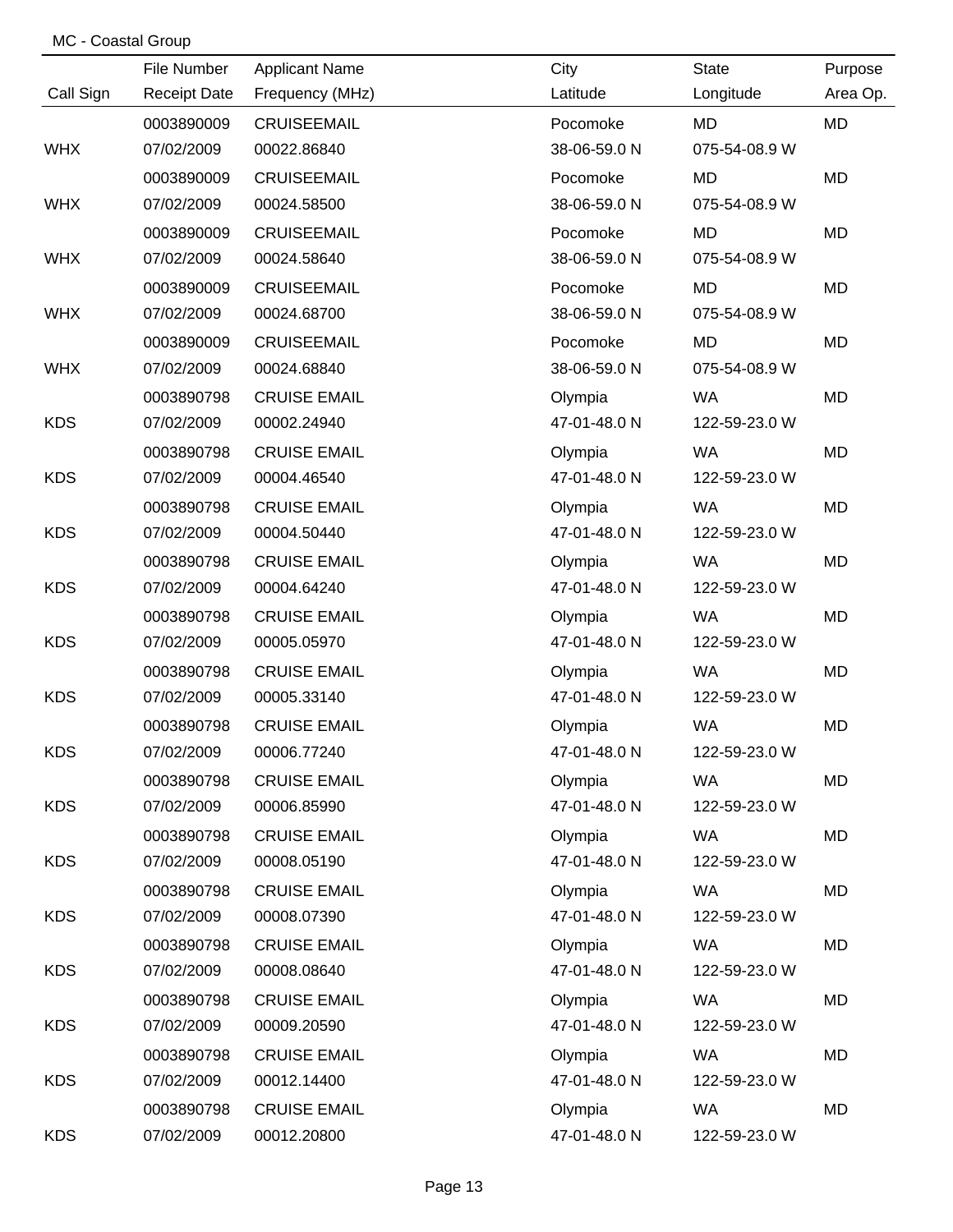| MC - Coastal Group |                     |                       |              |               |           |
|--------------------|---------------------|-----------------------|--------------|---------------|-----------|
|                    | File Number         | <b>Applicant Name</b> | City         | <b>State</b>  | Purpose   |
| Call Sign          | <b>Receipt Date</b> | Frequency (MHz)       | Latitude     | Longitude     | Area Op.  |
|                    | 0003890798          | <b>CRUISE EMAIL</b>   | Olympia      | <b>WA</b>     | <b>MD</b> |
| <b>KDS</b>         | 07/02/2009          | 00012.90800           | 47-01-48.0 N | 122-59-23.0 W |           |
|                    | 0003890798          | <b>CRUISE EMAIL</b>   | Olympia      | <b>WA</b>     | <b>MD</b> |
| <b>KDS</b>         | 07/02/2009          | 00014.90200           | 47-01-48.0 N | 122-59-23.0 W |           |
|                    | 0003890798          | <b>CRUISE EMAIL</b>   | Olympia      | <b>WA</b>     | <b>MD</b> |
| <b>KDS</b>         | 07/02/2009          | 00014.95000           | 47-01-48.0 N | 122-59-23.0 W |           |
|                    | 0003890798          | <b>CRUISE EMAIL</b>   | Olympia      | <b>WA</b>     | <b>MD</b> |
| <b>KDS</b>         | 07/02/2009          | 00014.95600           | 47-01-48.0 N | 122-59-23.0 W |           |
|                    | 0003890798          | <b>CRUISE EMAIL</b>   | Olympia      | <b>WA</b>     | <b>MD</b> |
| <b>KDS</b>         | 07/02/2009          | 00016.20400           | 47-01-48.0 N | 122-59-23.0 W |           |
|                    | 0003890798          | <b>CRUISE EMAIL</b>   | Olympia      | <b>WA</b>     | MD        |
| <b>KDS</b>         | 07/02/2009          | 00016.27200           | 47-01-48.0 N | 122-59-23.0 W |           |
|                    | 0003890798          | <b>CRUISE EMAIL</b>   | Olympia      | <b>WA</b>     | <b>MD</b> |
| <b>KDS</b>         | 07/02/2009          | 00018.76700           | 47-01-48.0 N | 122-59-23.0 W |           |
|                    | 0003890798          | <b>CRUISE EMAIL</b>   | Olympia      | <b>WA</b>     | <b>MD</b> |
| <b>KDS</b>         | 07/02/2009          | 00018.77700           | 47-01-48.0 N | 122-59-23.0 W |           |
|                    | 0003890798          | <b>CRUISE EMAIL</b>   | Olympia      | <b>WA</b>     | <b>MD</b> |
| <b>KDS</b>         | 07/02/2009          | 00022.27280           | 47-01-48.0 N | 122-59-23.0 W |           |
|                    | 0003890798          | <b>CRUISE EMAIL</b>   | Olympia      | <b>WA</b>     | <b>MD</b> |
| <b>KDS</b>         | 07/02/2009          | 00022.28900           | 47-01-48.0 N | 122-59-23.0 W |           |
|                    | 0003890798          | <b>CRUISE EMAIL</b>   | Olympia      | <b>WA</b>     | <b>MD</b> |
| <b>KDS</b>         | 07/02/2009          | 00022.90400           | 47-01-48.0 N | 122-59-23.0 W |           |
|                    | 0003890798          | <b>CRUISE EMAIL</b>   | Olympia      | <b>WA</b>     | <b>MD</b> |
| <b>KDS</b>         | 07/02/2009          | 00024.60400           | 47-01-48.0 N | 122-59-23.0 W |           |
|                    | 0003890798          | <b>CRUISE EMAIL</b>   | Olympia      | <b>WA</b>     | <b>MD</b> |
| <b>KDS</b>         | 07/02/2009          | 00024.77800           | 47-01-48.0 N | 122-59-23.0 W |           |

|           | File Number         | <b>Applicant Name</b>                 | City         | <b>State</b>  | Purpose  |
|-----------|---------------------|---------------------------------------|--------------|---------------|----------|
| Call Sign | <b>Receipt Date</b> | Frequency (MHz)                       | Latitude     | Longitude     | Area Op. |
|           | 0003862679          | CLEARWIRE SPECTRUM HOLDINGS III Salem |              | 0R            | AM.      |
|           | 07/02/2009          | 21875.00000                           | 44-56-50.0 N | 123-02-05.0 W |          |
|           | 0003862679          | CLEARWIRE SPECTRUM HOLDINGS III Salem |              | OR            | AM       |
|           | 07/02/2009          | 21925.00000                           | 44-56-50.0 N | 123-02-05.0 W |          |
|           | 0003862679          | CLEARWIRE SPECTRUM HOLDINGS III Salem |              | OR            | AM       |
|           | 07/02/2009          | 21975.00000                           | 44-56-50.0 N | 123-02-05.0 W |          |
|           | 0003862679          | CLEARWIRE SPECTRUM HOLDINGS III Salem |              | OR            | AM       |
|           | 07/02/2009          | 22125.00000                           | 44-56-50.0 N | 123-02-05.0 W |          |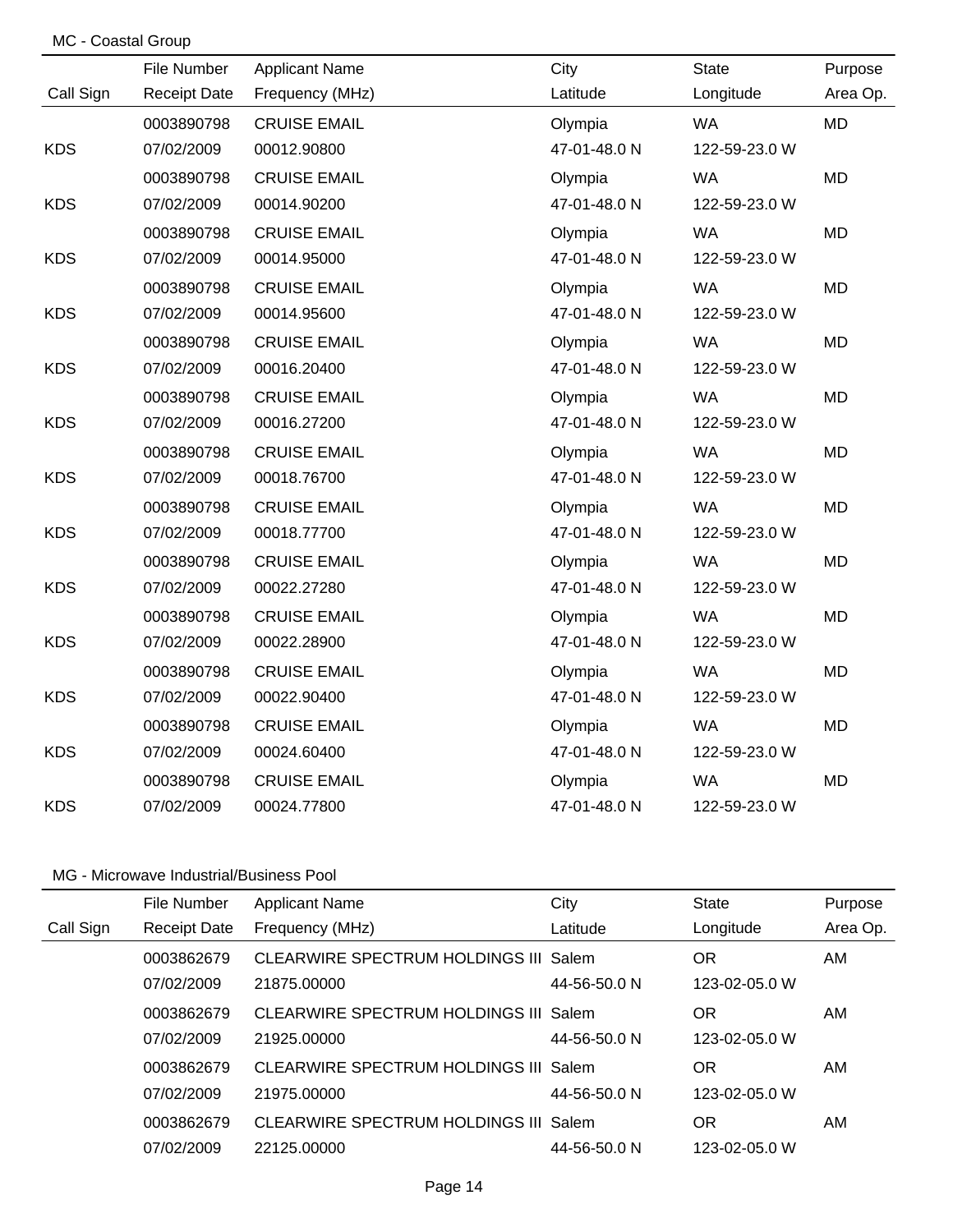|           | File Number         | <b>Applicant Name</b>                    | City         | <b>State</b>  | Purpose  |
|-----------|---------------------|------------------------------------------|--------------|---------------|----------|
| Call Sign | <b>Receipt Date</b> | Frequency (MHz)                          | Latitude     | Longitude     | Area Op. |
|           | 0003862679          | CLEARWIRE SPECTRUM HOLDINGS III Salem    |              | <b>OR</b>     | AM       |
|           | 07/02/2009          | 22225.00000                              | 44-56-50.0 N | 123-02-05.0 W |          |
|           | 0003888321          | <b>Gulf Pines Communications</b>         | Hattiesburg  | <b>MS</b>     | AM       |
|           | 07/01/2009          | 10735.00000                              | 31-18-30.9 N | 089-22-53.6 W |          |
|           | 0003888321          | <b>Gulf Pines Communications</b>         | Hattiesburg  | МS            | AM       |
|           | 07/01/2009          | 10775.00000                              | 31-18-30.9 N | 089-22-53.6 W |          |
|           | 0003888321          | <b>Gulf Pines Communications</b>         | Hattiesburg  | MS            | AM       |
|           | 07/01/2009          | 10815.00000                              | 31-18-30.9 N | 089-22-53.6 W |          |
|           | 0003888321          | <b>Gulf Pines Communications</b>         | Hattiesburg  | MS            | AM       |
|           | 07/01/2009          | 10855.00000                              | 31-18-30.9 N | 089-22-53.6 W |          |
|           | 0003888321          | <b>Gulf Pines Communications</b>         | Hattiesburg  | MS            | AM       |
|           | 07/01/2009          | 11545.00000                              | 31-18-30.9 N | 089-22-53.6 W |          |
|           | 0003888321          | <b>Gulf Pines Communications</b>         | Hattiesburg  | МS            | AM       |
|           | 07/01/2009          | 11585.00000                              | 31-18-30.9 N | 089-22-53.6 W |          |
|           | 0003888321          | <b>Gulf Pines Communications</b>         | Hattiesburg  | MS            | AM       |
|           | 07/01/2009          | 11625.00000                              | 31-18-30.9 N | 089-22-53.6 W |          |
|           | 0003888321          | <b>Gulf Pines Communications</b>         | Hattiesburg  | МS            | AM       |
|           | 07/01/2009          | 11665.00000                              | 31-18-30.9 N | 089-22-53.6 W |          |
|           | 0003888321          | <b>Gulf Pines Communications</b>         | Hattiesburg  | <b>MS</b>     | AM       |
|           | 07/01/2009          | 23025.00000                              | 31-18-30.9 N | 089-22-53.6 W |          |
|           | 0003888321          | <b>Gulf Pines Communications</b>         | Hattiesburg  | MS            | AM       |
|           | 07/01/2009          | 23075.00000                              | 31-18-30.9 N | 089-22-53.6 W |          |
|           | 0003888321          | <b>Gulf Pines Communications</b>         | Hattiesburg  | <b>MS</b>     | AM       |
|           | 07/01/2009          | 23125.00000                              | 31-18-30.9 N | 089-22-53.6 W |          |
|           | 0003888321          | <b>Gulf Pines Communications</b>         | Hattiesburg  | MS            | AM       |
|           | 07/01/2009          | 23175.00000                              | 31-18-30.9 N | 089-22-53.6 W |          |
|           | 0003888321          | <b>Gulf Pines Communications</b>         | Hattiesburg  | МS            | AM       |
|           | 07/01/2009          | 23325.00000                              | 31-18-30.9 N | 089-22-53.6 W |          |
|           | 0003888321          | <b>Gulf Pines Communications</b>         | Hattiesburg  | МS            | AM       |
|           | 07/01/2009          | 23375.00000                              | 31-18-30.9 N | 089-22-53.6 W |          |
|           | 0003888321          | <b>Gulf Pines Communications</b>         | Hattiesburg  | МS            | AM       |
|           | 07/01/2009          | 23425.00000                              | 31-18-30.9 N | 089-22-53.6 W |          |
|           | 0003888321          | <b>Gulf Pines Communications</b>         | Hattiesburg  | МS            | AM       |
|           | 07/01/2009          | 23475.00000                              | 31-18-30.9 N | 089-22-53.6 W |          |
|           | 0003889076          | CLEARWIRE SPECTRUM HOLDINGS II LAS VEGAS |              | NV            | MD       |
| WQJP357   | 07/01/2009          | 23025.00000                              | 36-10-45.0 N | 115-15-21.2 W |          |
|           | 0003889076          | CLEARWIRE SPECTRUM HOLDINGS II LAS VEGAS |              | <b>NV</b>     | MD       |
| WQJP357   | 07/01/2009          | 23125.00000                              | 36-10-45.0 N | 115-15-21.2 W |          |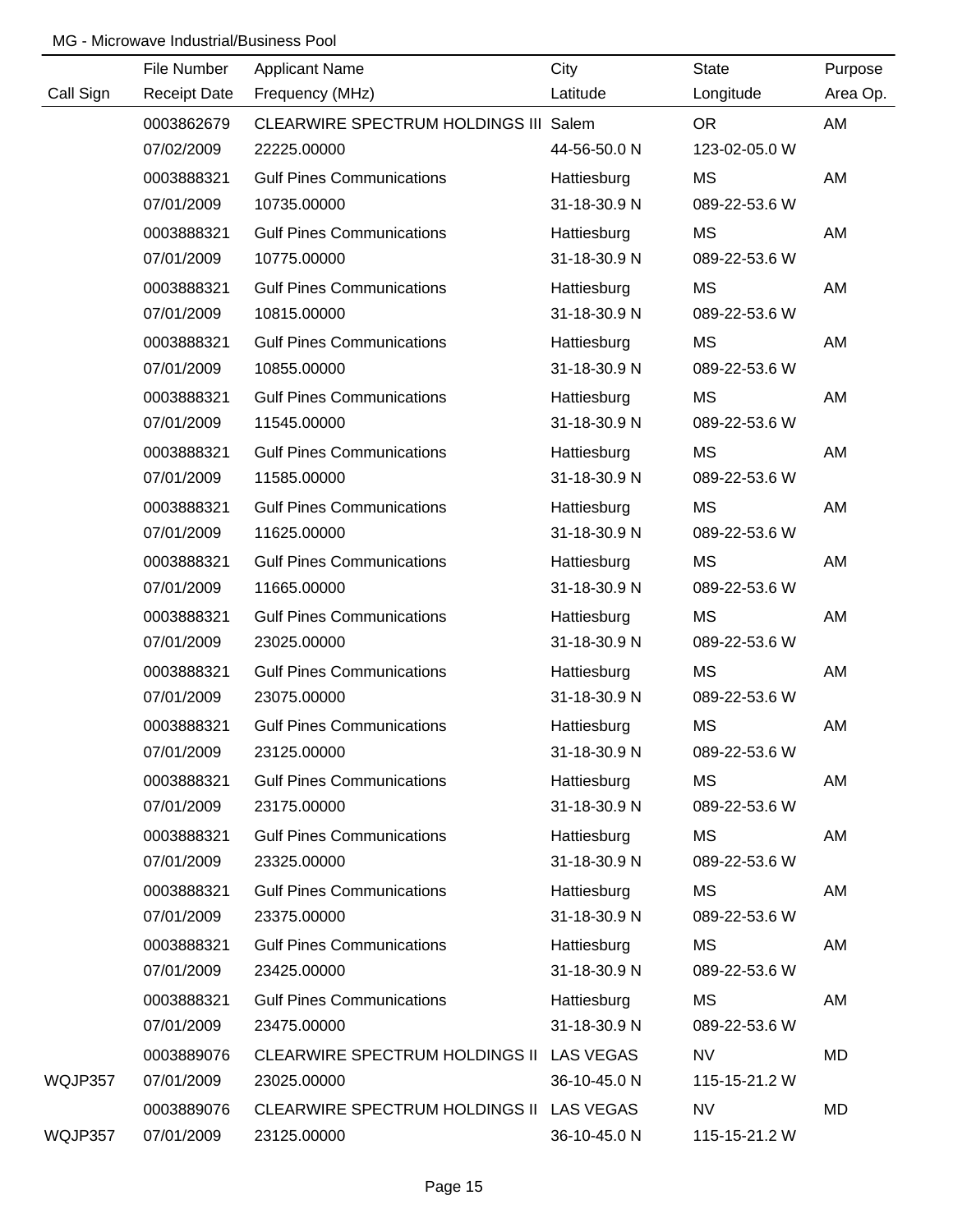| Call Sign | File Number<br><b>Receipt Date</b> | <b>Applicant Name</b><br>Frequency (MHz) | City<br>Latitude | <b>State</b><br>Longitude  | Purpose<br>Area Op. |
|-----------|------------------------------------|------------------------------------------|------------------|----------------------------|---------------------|
|           |                                    |                                          |                  |                            |                     |
|           | 0003889079<br>07/01/2009           | CLEARWIRE SPECTRUM HOLDINGS II LAS VEGAS | 36-07-24.3 N     | <b>NV</b><br>115-08-08.1 W | <b>MD</b>           |
| WQJU735   |                                    | 22175.00000                              |                  |                            |                     |
|           | 0003889079                         | CLEARWIRE SPECTRUM HOLDINGS II LAS VEGAS |                  | <b>NV</b>                  | <b>MD</b>           |
| WQJU735   | 07/01/2009                         | 22275.00000                              | 36-07-24.3 N     | 115-08-08.1 W              |                     |
|           | 0003889079                         | CLEARWIRE SPECTRUM HOLDINGS II LAS VEGAS |                  | <b>NV</b>                  | <b>MD</b>           |
| WQJU735   | 07/01/2009                         | 23075.00000                              | 36-07-24.3 N     | 115-08-08.1 W              |                     |
|           | 0003889079                         | CLEARWIRE SPECTRUM HOLDINGS II LAS VEGAS |                  | <b>NV</b>                  | <b>MD</b>           |
| WQJU735   | 07/01/2009                         | 23275.00000                              | 36-07-24.3 N     | 115-08-08.1 W              |                     |
|           | 0003889080                         | CLEARWIRE SPECTRUM HOLDINGS II LAS VEGAS |                  | <b>NV</b>                  | <b>MD</b>           |
| WQJJ881   | 07/01/2009                         | 23075.00000                              | 36-07-25.1 N     | 115-09-14.8 W              |                     |
|           | 0003889080                         | CLEARWIRE SPECTRUM HOLDINGS II LAS VEGAS |                  | <b>NV</b>                  | <b>MD</b>           |
| WQJJ881   | 07/01/2009                         | 23175.00000                              | 36-07-25.1 N     | 115-09-14.8 W              |                     |
|           | 0003889080                         | CLEARWIRE SPECTRUM HOLDINGS II LAS VEGAS |                  | <b>NV</b>                  | <b>MD</b>           |
| WQJJ881   | 07/01/2009                         | 23325.00000                              | 36-07-25.1 N     | 115-09-14.8 W              |                     |
|           | 0003889080                         | CLEARWIRE SPECTRUM HOLDINGS II LAS VEGAS |                  | <b>NV</b>                  | <b>MD</b>           |
| WQJJ881   | 07/01/2009                         | 23375.00000                              | 36-07-25.1 N     | 115-09-14.8 W              |                     |
|           | 0003889080                         | CLEARWIRE SPECTRUM HOLDINGS II LAS VEGAS |                  | <b>NV</b>                  | <b>MD</b>           |
| WQJJ881   | 07/01/2009                         | 23425.00000                              | 36-07-25.1 N     | 115-09-14.8 W              |                     |
|           | 0003889080                         | CLEARWIRE SPECTRUM HOLDINGS II LAS VEGAS |                  | <b>NV</b>                  | <b>MD</b>           |
| WQJJ881   | 07/01/2009                         | 23475.00000                              | 36-07-25.1 N     | 115-09-14.8 W              |                     |
|           | 0003889081                         | CLEARWIRE SPECTRUM HOLDINGS II HENDERSON |                  | <b>NV</b>                  | <b>MD</b>           |
| WQJC682   | 07/01/2009                         | 11305.00000                              | 36-00-34.2 N     | 115-00-22.1 W              |                     |
|           | 0003889081                         | CLEARWIRE SPECTRUM HOLDINGS II HENDERSON |                  | <b>NV</b>                  | <b>MD</b>           |
| WQJC682   | 07/01/2009                         | 11385.00000                              | 36-00-34.2 N     | 115-00-22.1 W              |                     |
|           | 0003889081                         | CLEARWIRE SPECTRUM HOLDINGS II HENDERSON |                  | NV.                        | MD                  |
| WQJC682   | 07/01/2009                         | 11505.00000                              | 36-00-34.2 N     | 115-00-22.1 W              |                     |
|           | 0003889081                         | CLEARWIRE SPECTRUM HOLDINGS II HENDERSON |                  | NV.                        | MD                  |
| WQJC682   | 07/01/2009                         | 11585.00000                              | 36-00-34.2 N     | 115-00-22.1 W              |                     |
|           | 0003889081                         | CLEARWIRE SPECTRUM HOLDINGS II HENDERSON |                  | NV.                        | MD                  |
| WQJC682   | 07/01/2009                         | 11665.00000                              | 36-00-34.2 N     | 115-00-22.1 W              |                     |
|           | 0003889081                         | CLEARWIRE SPECTRUM HOLDINGS II HENDERSON |                  | NV.                        | MD                  |
| WQJC682   | 07/01/2009                         | 18015.00000                              | 36-00-34.2 N     | 115-00-22.1 W              |                     |
|           | 0003889081                         | CLEARWIRE SPECTRUM HOLDINGS II HENDERSON |                  | NV.                        | MD                  |
| WQJC682   | 07/01/2009                         | 18115.00000                              | 36-00-34.2 N     | 115-00-22.1 W              |                     |
|           | 0003889081                         | CLEARWIRE SPECTRUM HOLDINGS II HENDERSON |                  | <b>NV</b>                  | MD.                 |
| WQJC682   | 07/01/2009                         | 18120.00000                              | 36-00-34.2 N     | 115-00-22.1 W              |                     |
|           | 0003889081                         | CLEARWIRE SPECTRUM HOLDINGS II HENDERSON |                  | <b>NV</b>                  | MD                  |
| WQJC682   | 07/01/2009                         | 23025.00000                              | 36-00-34.2 N     | 115-00-22.1 W              |                     |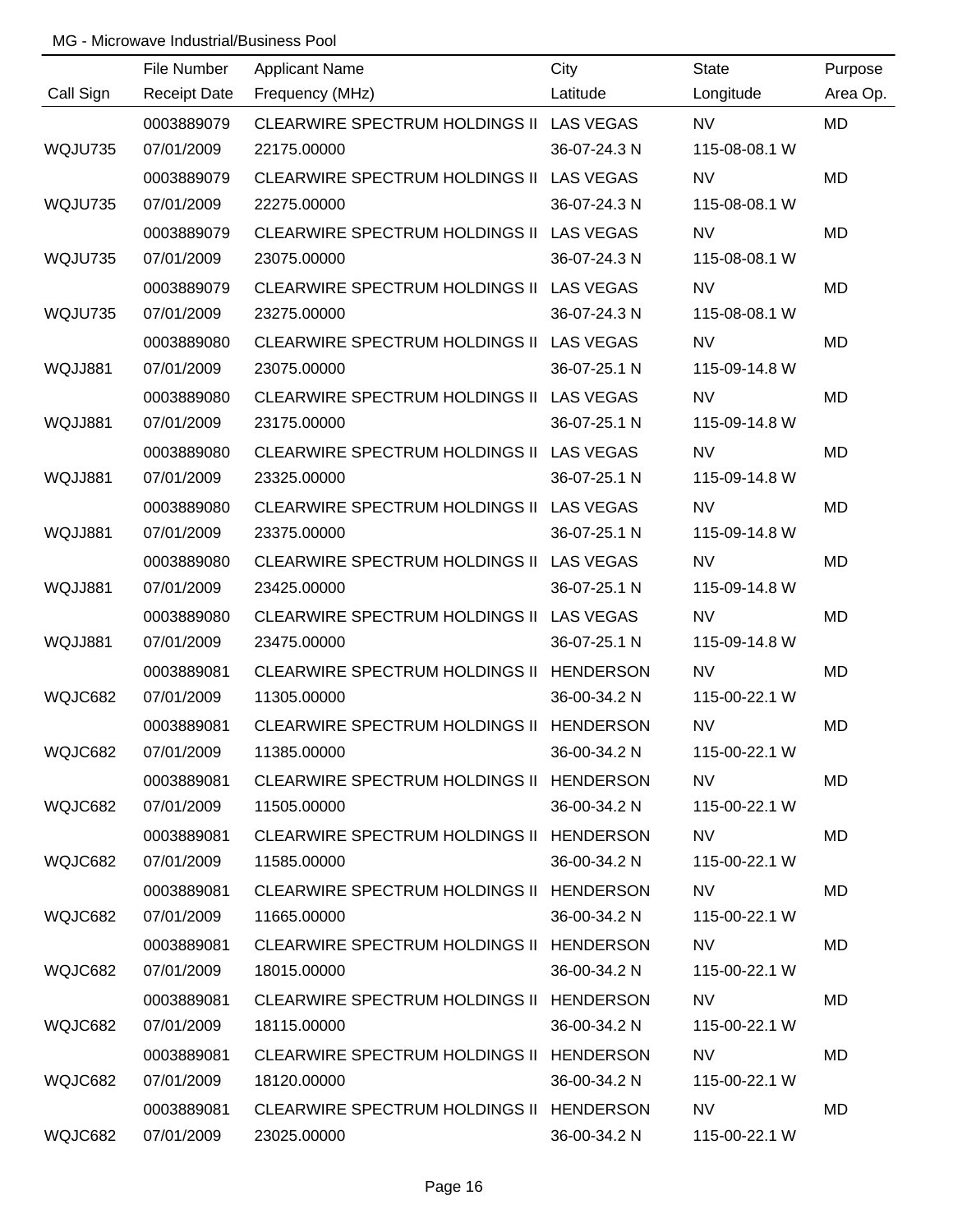|           | File Number         | <b>Applicant Name</b>                     | City         | <b>State</b>                                                                                                                                                                                                                             | Purpose   |
|-----------|---------------------|-------------------------------------------|--------------|------------------------------------------------------------------------------------------------------------------------------------------------------------------------------------------------------------------------------------------|-----------|
| Call Sign | <b>Receipt Date</b> | Frequency (MHz)                           | Latitude     | Longitude                                                                                                                                                                                                                                | Area Op.  |
|           | 0003889081          | CLEARWIRE SPECTRUM HOLDINGS II HENDERSON  |              | <b>NV</b>                                                                                                                                                                                                                                | <b>MD</b> |
| WQJC682   | 07/01/2009          | 23075.00000                               | 36-00-34.2 N | 115-00-22.1 W                                                                                                                                                                                                                            |           |
|           | 0003889081          | CLEARWIRE SPECTRUM HOLDINGS II HENDERSON  |              | <b>NV</b>                                                                                                                                                                                                                                | <b>MD</b> |
| WQJC682   | 07/01/2009          | 23125.00000                               | 36-00-34.2 N | 115-00-22.1 W                                                                                                                                                                                                                            |           |
|           | 0003889081          | CLEARWIRE SPECTRUM HOLDINGS II HENDERSON  |              | NV                                                                                                                                                                                                                                       | <b>MD</b> |
| WQJC682   | 07/01/2009          | 23175.00000                               | 36-00-34.2 N | 115-00-22.1 W                                                                                                                                                                                                                            |           |
|           | 0003889082          | CLEARWIRE SPECTRUM HOLDINGS II LAS VEGAS  |              | <b>NV</b>                                                                                                                                                                                                                                | <b>MD</b> |
| WQJJ901   | 07/01/2009          | 21825.00000                               | 36-10-44.2 N | 115-16-14.2 W                                                                                                                                                                                                                            |           |
|           | 0003889082          | CLEARWIRE SPECTRUM HOLDINGS II LAS VEGAS  |              | <b>NV</b>                                                                                                                                                                                                                                | <b>MD</b> |
| WQJJ901   | 07/01/2009          | 21875.00000                               | 36-10-44.2 N | 115-16-14.2 W                                                                                                                                                                                                                            |           |
|           | 0003889082          | CLEARWIRE SPECTRUM HOLDINGS II LAS VEGAS  |              | <b>NV</b>                                                                                                                                                                                                                                | <b>MD</b> |
| WQJJ901   | 07/01/2009          | 21925.00000                               | 36-10-44.2 N | 115-16-14.2 W                                                                                                                                                                                                                            |           |
|           | 0003889082          | CLEARWIRE SPECTRUM HOLDINGS II LAS VEGAS  |              | <b>NV</b>                                                                                                                                                                                                                                | <b>MD</b> |
| WQJJ901   | 07/01/2009          | 21975.00000                               | 36-10-44.2 N | 115-16-14.2 W                                                                                                                                                                                                                            |           |
|           | 0003889083          | CLEARWIRE SPECTRUM HOLDINGS III HENDERSON |              | <b>NV</b>                                                                                                                                                                                                                                | <b>MD</b> |
| WQKJ282   | 07/01/2009          | 21825.00000                               | 36-01-10.2 N | 115-03-10.8 W                                                                                                                                                                                                                            |           |
|           | 0003889083          | CLEARWIRE SPECTRUM HOLDINGS III HENDERSON |              | <b>NV</b>                                                                                                                                                                                                                                | <b>MD</b> |
| WQKJ282   | 07/01/2009          | 21925.00000                               | 36-01-10.2 N | 115-03-10.8 W                                                                                                                                                                                                                            |           |
|           | 0003889084          | CLEARWIRE SPECTRUM HOLDINGS II LAS VEGAS  |              | <b>NV</b>                                                                                                                                                                                                                                | <b>MD</b> |
| WQJD857   | 07/01/2009          | 11225.00000                               | 36-06-54.3 N | 115-09-57.3 W                                                                                                                                                                                                                            |           |
|           | 0003889084          | CLEARWIRE SPECTRUM HOLDINGS II LAS VEGAS  |              | <b>NV</b>                                                                                                                                                                                                                                | <b>MD</b> |
| WQJD857   | 07/01/2009          | 11305.00000                               | 36-06-54.3 N | 115-09-57.3 W                                                                                                                                                                                                                            |           |
|           | 0003889084          | CLEARWIRE SPECTRUM HOLDINGS II LAS VEGAS  |              | <b>NV</b>                                                                                                                                                                                                                                | <b>MD</b> |
| WQJD857   | 07/01/2009          | 18015.00000                               | 36-06-54.3 N | 115-09-57.3 W                                                                                                                                                                                                                            |           |
|           | 0003889084          | CLEARWIRE SPECTRUM HOLDINGS II LAS VEGAS  |              | NV -                                                                                                                                                                                                                                     | <b>MD</b> |
| WQJD857   | 07/01/2009          | 18115.00000                               | 36-06-54.3 N | 115-09-57.3 W                                                                                                                                                                                                                            |           |
|           | 0003889084          | CLEARWIRE SPECTRUM HOLDINGS II LAS VEGAS  |              | NV <sub>2</sub> and the set of the set of the set of the set of the set of the set of the set of the set of the set of the set of the set of the set of the set of the set of the set of the set of the set of the set of the set of the | MD        |
| WQJD857   | 07/01/2009          | 21825.00000                               | 36-06-54.3 N | 115-09-57.3 W                                                                                                                                                                                                                            |           |
|           | 0003889084          | CLEARWIRE SPECTRUM HOLDINGS II LAS VEGAS  |              | NV -                                                                                                                                                                                                                                     | MD        |
| WQJD857   | 07/01/2009          | 21875.00000                               | 36-06-54.3 N | 115-09-57.3 W                                                                                                                                                                                                                            |           |
|           | 0003889084          | CLEARWIRE SPECTRUM HOLDINGS II LAS VEGAS  |              | NV I                                                                                                                                                                                                                                     | MD        |
| WQJD857   | 07/01/2009          | 21925.00000                               | 36-06-54.3 N | 115-09-57.3 W                                                                                                                                                                                                                            |           |
|           | 0003889084          | CLEARWIRE SPECTRUM HOLDINGS II LAS VEGAS  |              | <b>NV</b>                                                                                                                                                                                                                                | MD        |
| WQJD857   | 07/01/2009          | 21975.00000                               | 36-06-54.3 N | 115-09-57.3 W                                                                                                                                                                                                                            |           |
|           | 0003889084          | CLEARWIRE SPECTRUM HOLDINGS II LAS VEGAS  |              | <b>NV</b>                                                                                                                                                                                                                                | <b>MD</b> |
| WQJD857   | 07/01/2009          | 22125.00000                               | 36-06-54.3 N | 115-09-57.3 W                                                                                                                                                                                                                            |           |
|           | 0003889084          | CLEARWIRE SPECTRUM HOLDINGS II LAS VEGAS  |              | <b>NV</b>                                                                                                                                                                                                                                | MD        |
| WQJD857   | 07/01/2009          | 22225.00000                               | 36-06-54.3 N | 115-09-57.3 W                                                                                                                                                                                                                            |           |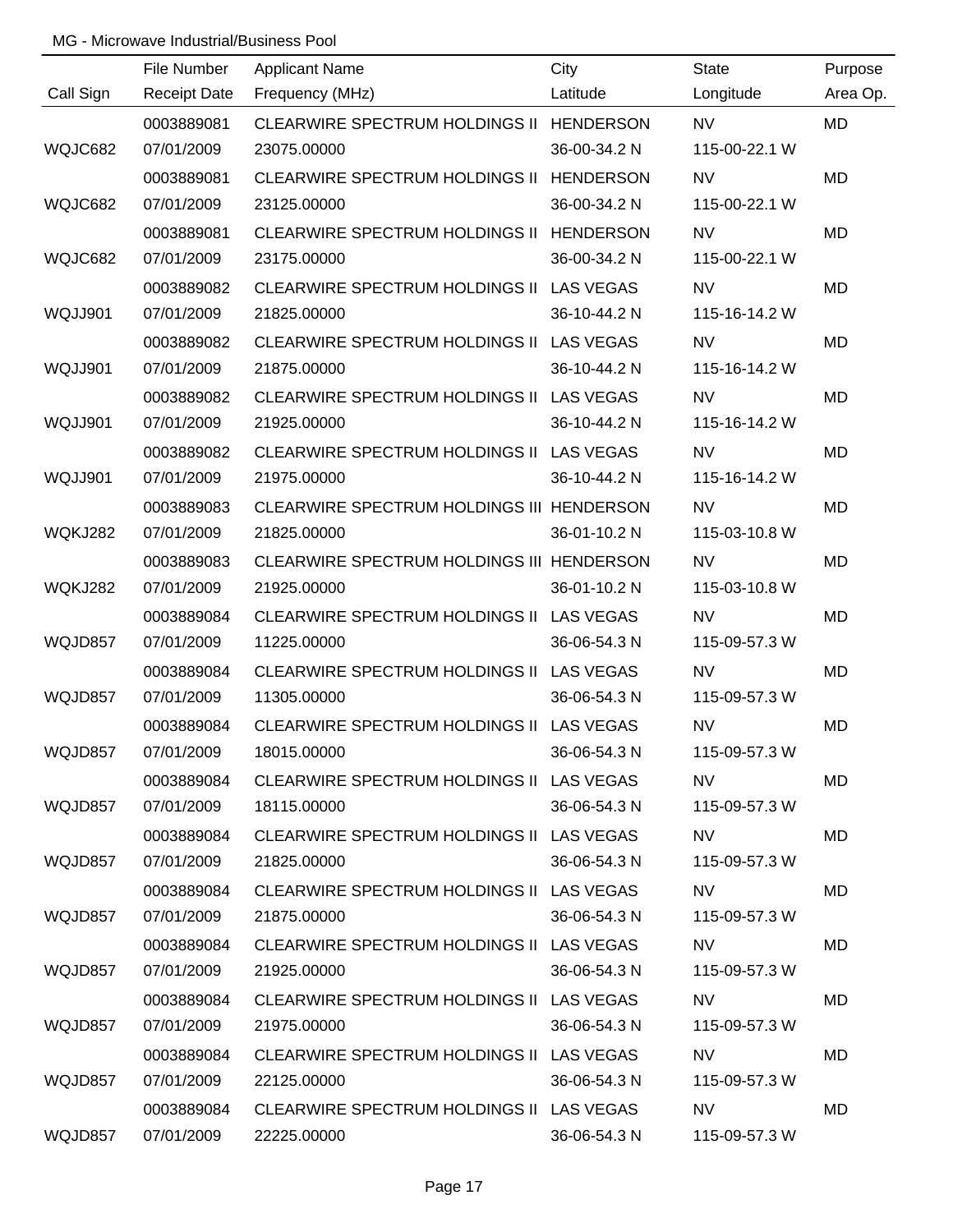|                | File Number         | <b>Applicant Name</b>                           | City            | <b>State</b>  | Purpose   |
|----------------|---------------------|-------------------------------------------------|-----------------|---------------|-----------|
| Call Sign      | <b>Receipt Date</b> | Frequency (MHz)                                 | Latitude        | Longitude     | Area Op.  |
|                | 0003889500          | <b>CLEARWIRE SPECTRUM HOLDINGS III Portland</b> |                 | <b>OR</b>     | <b>MD</b> |
| WQKK486        | 07/01/2009          | 22775.00000                                     | 45-31-00.5 N    | 122-40-48.3 W |           |
|                | 0003889503          | CLEARWIRE SPECTRUM HOLDINGS II PORTLAND         |                 | <b>OR</b>     | <b>MD</b> |
| WQIM684        | 07/01/2009          | 11225.00000                                     | 45-31-17.3 N    | 122-40-50.8 W |           |
|                | 0003889503          | CLEARWIRE SPECTRUM HOLDINGS II PORTLAND         |                 | <b>OR</b>     | <b>MD</b> |
| WQIM684        | 07/01/2009          | 11305.00000                                     | 45-31-17.3 N    | 122-40-50.8 W |           |
|                | 0003889503          | CLEARWIRE SPECTRUM HOLDINGS II PORTLAND         |                 | <b>OR</b>     | <b>MD</b> |
| WQIM684        | 07/01/2009          | 19525.00000                                     | 45-31-17.3 N    | 122-40-50.8 W |           |
|                | 0003889503          | CLEARWIRE SPECTRUM HOLDINGS II PORTLAND         |                 | <b>OR</b>     | MD        |
| WQIM684        | 07/01/2009          | 19625.00000                                     | 45-31-17.3 N    | 122-40-50.8 W |           |
|                | 0003889503          | CLEARWIRE SPECTRUM HOLDINGS II PORTLAND         |                 | <b>OR</b>     | MD        |
| WQIM684        | 07/01/2009          | 23025.00000                                     | 45-31-17.3 N    | 122-40-50.8 W |           |
|                | 0003889503          | CLEARWIRE SPECTRUM HOLDINGS II PORTLAND         |                 | <b>OR</b>     | MD        |
| WQIM684        | 07/01/2009          | 23175.00000                                     | 45-31-17.3 N    | 122-40-50.8 W |           |
|                | 0003889503          | CLEARWIRE SPECTRUM HOLDINGS II                  | <b>PORTLAND</b> | <b>OR</b>     | MD        |
| WQIM684        | 07/01/2009          | 23225.00000                                     | 45-31-17.3 N    | 122-40-50.8 W |           |
|                | 0003889503          | CLEARWIRE SPECTRUM HOLDINGS II PORTLAND         |                 | <b>OR</b>     | MD        |
| WQIM684        | 07/01/2009          | 23325.00000                                     | 45-31-17.3 N    | 122-40-50.8 W |           |
|                | 0003889503          | CLEARWIRE SPECTRUM HOLDINGS II PORTLAND         |                 | <b>OR</b>     | MD        |
| WQIM684        | 07/01/2009          | 23375.00000                                     | 45-31-17.3 N    | 122-40-50.8 W |           |
|                | 0003889503          | CLEARWIRE SPECTRUM HOLDINGS II PORTLAND         |                 | <b>OR</b>     | MD        |
| WQIM684        | 07/01/2009          | 23425.00000                                     | 45-31-17.3 N    | 122-40-50.8 W |           |
|                | 0003889503          | CLEARWIRE SPECTRUM HOLDINGS II PORTLAND         |                 | <b>OR</b>     | MD        |
| WQIM684        | 07/01/2009          | 23525.00000                                     | 45-31-17.3 N    | 122-40-50.8 W |           |
|                | 0003889505          | CLEARWIRE SPECTRUM HOLDINGS III Portland        |                 | OR.           | MD        |
| WQKK487        | 07/01/2009          | 21575.00000                                     | 45-30-49.7 N    | 122-40-50.6 W |           |
|                | 0003890048          | <b>CLEARWIRE SPECTRUM HOLDINGS III Hardwick</b> |                 | GA            | MD        |
| <b>WOKI746</b> | 07/02/2009          | 11225.00000                                     | 33-03-21.2 N    | 083-13-08.5 W |           |
|                | 0003890048          | <b>CLEARWIRE SPECTRUM HOLDINGS III Hardwick</b> |                 | GA            | MD        |
| WQKI746        | 07/02/2009          | 11305.00000                                     | 33-03-21.2 N    | 083-13-08.5 W |           |
|                | 0003890048          | <b>CLEARWIRE SPECTRUM HOLDINGS III Hardwick</b> |                 | <b>GA</b>     | <b>MD</b> |
| <b>WQKI746</b> | 07/02/2009          | 11505.00000                                     | 33-03-21.2 N    | 083-13-08.5 W |           |
|                | 0003890048          | <b>CLEARWIRE SPECTRUM HOLDINGS III Hardwick</b> |                 | GA            | MD        |
| <b>WQKI746</b> | 07/02/2009          | 11585.00000                                     | 33-03-21.2 N    | 083-13-08.5 W |           |
|                | 0003890048          | <b>CLEARWIRE SPECTRUM HOLDINGS III Hardwick</b> |                 | GA            | MD        |
| <b>WQKI746</b> | 07/02/2009          | 19525.00000                                     | 33-03-21.2 N    | 083-13-08.5 W |           |
|                | 0003890048          | <b>CLEARWIRE SPECTRUM HOLDINGS III Hardwick</b> |                 | GA            | MD        |
| WQKI746        | 07/02/2009          | 19625.00000                                     | 33-03-21.2 N    | 083-13-08.5 W |           |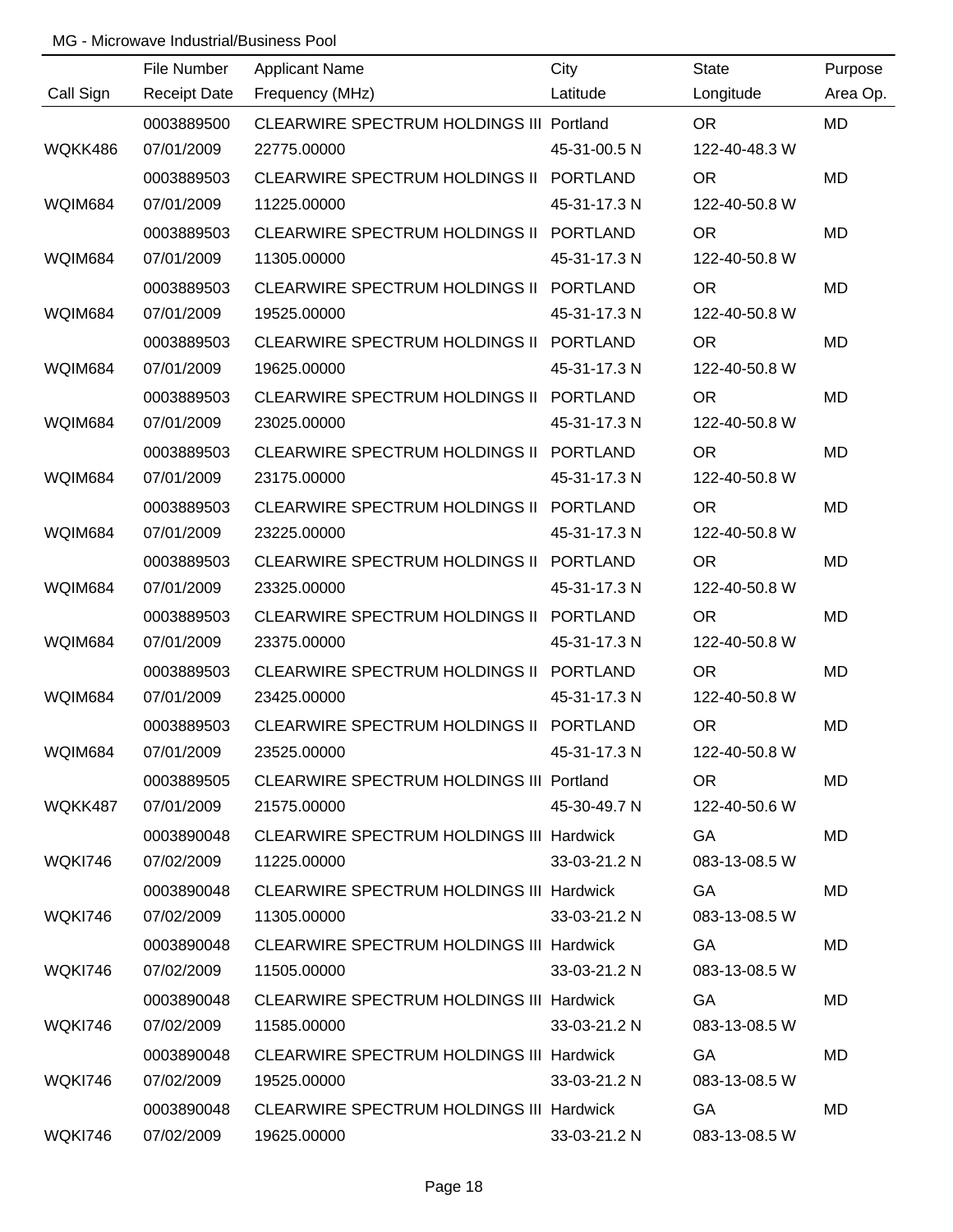|                | File Number         | <b>Applicant Name</b>                             | City              | <b>State</b>    | Purpose   |
|----------------|---------------------|---------------------------------------------------|-------------------|-----------------|-----------|
| Call Sign      | <b>Receipt Date</b> | Frequency (MHz)                                   | Latitude          | Longitude       | Area Op.  |
|                | 0003890197          | CLEARWIRE SPECTRUM HOLDINGS II Atlanta            |                   | GA              | <b>MD</b> |
| <b>WQIR525</b> | 07/02/2009          | 10775.00000                                       | 34-00-40.1 N      | 084-16-45.8 W   |           |
|                | 0003890197          | CLEARWIRE SPECTRUM HOLDINGS II Atlanta            |                   | GA              | <b>MD</b> |
| <b>WQIR525</b> | 07/02/2009          | 10855.00000                                       | 34-00-40.1 N      | 084-16-45.8 W   |           |
|                | 0003890197          | CLEARWIRE SPECTRUM HOLDINGS II Atlanta            |                   | GA              | MD        |
| <b>WQIR525</b> | 07/02/2009          | 10935.00000                                       | 34-00-40.1 N      | 084-16-45.8 W   |           |
|                | 0003890197          | CLEARWIRE SPECTRUM HOLDINGS II Atlanta            |                   | GA              | MD        |
| <b>WQIR525</b> | 07/02/2009          | 19525.00000                                       | 34-00-40.1 N      | 084-16-45.8 W   |           |
|                | 0003890197          | CLEARWIRE SPECTRUM HOLDINGS II Atlanta            |                   | GA              | MD        |
| <b>WQIR525</b> | 07/02/2009          | 19625.00000                                       | 34-00-40.1 N      | 084-16-45.8 W   |           |
|                | 0003890352          | HUNTSVILLE, CITY OF                               | <b>HUNTSVILLE</b> | AL              | MD        |
| WPJA437        | 07/02/2009          | 06585.00000                                       | 34-43-05.3 N      | 086-32-21.9 W   |           |
|                | 0003889077          | CLEARWIRE SPECTRUM HOLDINGS III LAS VEGAS         |                   | <b>NV</b>       | <b>NE</b> |
|                | 07/01/2009          | 23025.00000                                       | 36-06-26.0 N      | 115-10-05.0 W   |           |
|                | 0003889077          | CLEARWIRE SPECTRUM HOLDINGS III LAS VEGAS         |                   | <b>NV</b>       | <b>NE</b> |
|                | 07/01/2009          | 23075.00000                                       | 36-06-26.0 N      | 115-10-05.0 W   |           |
|                | 0003889077          | CLEARWIRE SPECTRUM HOLDINGS III LAS VEGAS         |                   | <b>NV</b>       | <b>NE</b> |
|                | 07/01/2009          | 23125.00000                                       | 36-06-26.0 N      | 115-10-05.0 W   |           |
|                | 0003889077          | CLEARWIRE SPECTRUM HOLDINGS III LAS VEGAS         |                   | <b>NV</b>       | <b>NE</b> |
|                | 07/01/2009          | 23175.00000                                       | 36-06-26.0 N      | 115-10-05.0 W   |           |
|                | 0003889078          | CLEARWIRE SPECTRUM HOLDINGS III LAS VEGAS         |                   | <b>NV</b>       | <b>NE</b> |
|                | 07/01/2009          | 21825.00000                                       | 36-06-57.6 N      | 115-09-24.8 W   |           |
|                | 0003889078          | CLEARWIRE SPECTRUM HOLDINGS III LAS VEGAS         |                   | <b>NV</b>       | <b>NE</b> |
|                | 07/01/2009          | 21875.00000                                       | 36-06-57.6 N      | 115-09-24.8 W   |           |
|                | 0003889078          | CLEARWIRE SPECTRUM HOLDINGS III LAS VEGAS         |                   | NV.             | <b>NE</b> |
|                | 07/01/2009          | 21925.00000                                       | 36-06-57.6 N      | 115-09-24.8 W   |           |
|                | 0003889078          | CLEARWIRE SPECTRUM HOLDINGS III LAS VEGAS         |                   | NV <sub>2</sub> | <b>NE</b> |
|                | 07/01/2009          | 21975.00000                                       | 36-06-57.6 N      | 115-09-24.8 W   |           |
|                | 0003889086          | CLEARWIRE SPECTRUM HOLDINGS III NORTH LAS VEGAINV |                   |                 | <b>NE</b> |
|                | 07/01/2009          | 23025.00000                                       | 36-15-34.6 N      | 115-09-21.6 W   |           |
|                | 0003889086          | CLEARWIRE SPECTRUM HOLDINGS III NORTH LAS VEGAINV |                   |                 | <b>NE</b> |
|                | 07/01/2009          | 23125.00000                                       | 36-15-34.6 N      | 115-09-21.6 W   |           |
|                | 0003889488          | NEUSE REGIONAL WATER & SEWER A KINSTON            |                   | <b>NC</b>       | <b>NE</b> |
|                | 07/01/2009          | 00928.10625                                       | 35-18-19.1 N      | 077-39-32.8 W   |           |
|                | 0003889488          | NEUSE REGIONAL WATER & SEWER A KINSTON            |                   | <b>NC</b>       | <b>NE</b> |
|                | 07/01/2009          | 00952.10625                                       | 35-18-19.1 N      | 077-39-32.8 W   |           |
|                | 0003889497          | CLEARWIRE SPECTRUM HOLDINGS III TIGARD            |                   | <b>OR</b>       | <b>NE</b> |
|                | 07/01/2009          | 19375.00000                                       | 45-26-30.1 N      | 122-46-55.0 W   |           |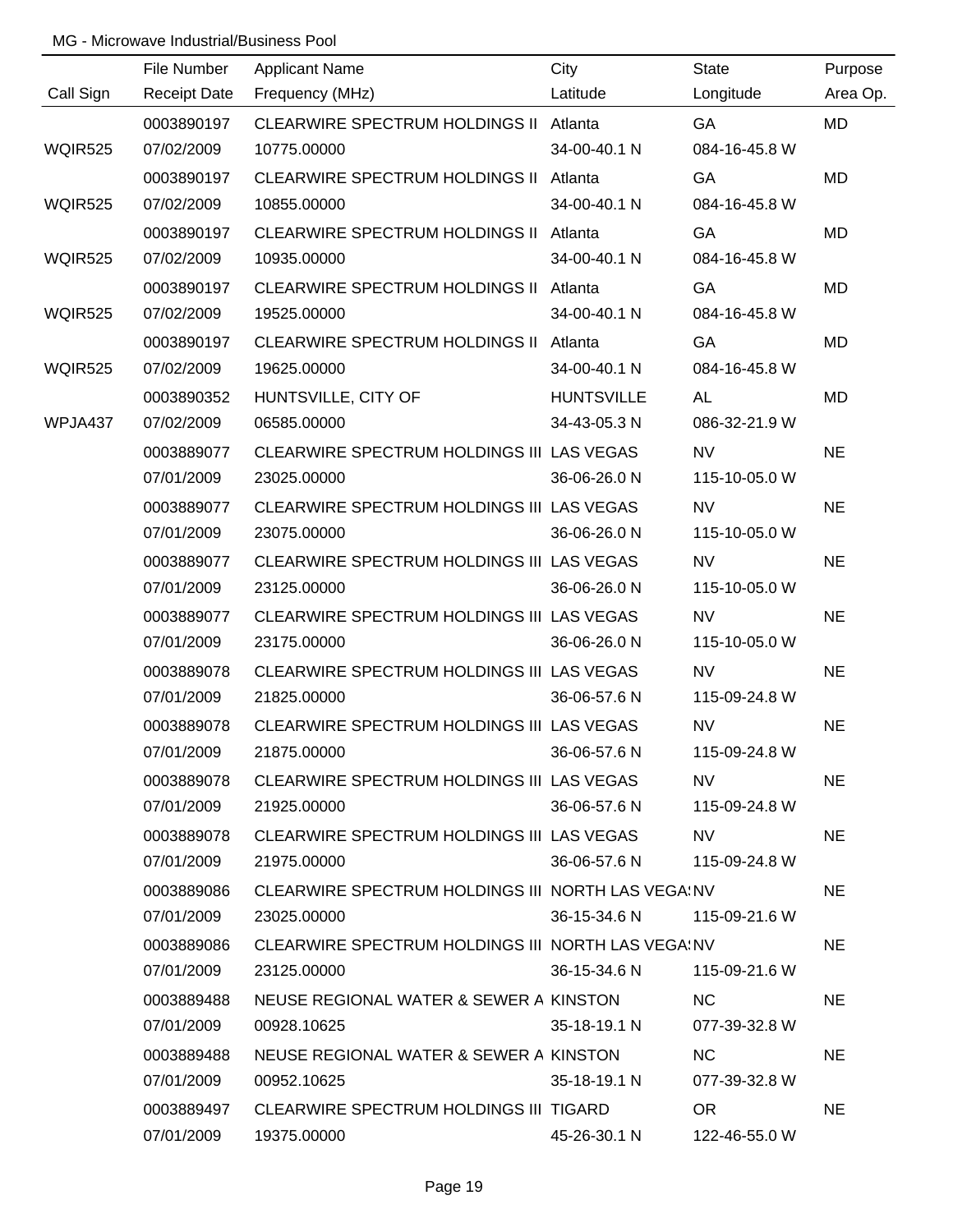|           | File Number         | <b>Applicant Name</b>                             | City         | <b>State</b>  | Purpose   |
|-----------|---------------------|---------------------------------------------------|--------------|---------------|-----------|
| Call Sign | <b>Receipt Date</b> | Frequency (MHz)                                   | Latitude     | Longitude     | Area Op.  |
|           | 0003889497          | CLEARWIRE SPECTRUM HOLDINGS III TIGARD            |              | <b>OR</b>     | <b>NE</b> |
|           | 07/01/2009          | 19425.00000                                       | 45-26-30.1 N | 122-46-55.0 W |           |
|           | 0003889519          | <b>Gulf Pines Communications</b>                  | Hattiesburg  | <b>MS</b>     | <b>NE</b> |
|           | 07/01/2009          | 11055.00000                                       | 31-16-33.4 N | 089-18-31.0 W |           |
|           | 0003889519          | <b>Gulf Pines Communications</b>                  | Hattiesburg  | MS            | <b>NE</b> |
|           | 07/01/2009          | 11135.00000                                       | 31-16-33.4 N | 089-18-31.0 W |           |
|           | 0003889586          | <b>Gulf Pines Communications</b>                  | Hattiesburg  | <b>MS</b>     | <b>NE</b> |
|           | 07/01/2009          | 21825.00000                                       | 31-19-21.5 N | 089-23-39.9 W |           |
|           | 0003889586          | <b>Gulf Pines Communications</b>                  | Hattiesburg  | MS            | <b>NE</b> |
|           | 07/01/2009          | 21925.00000                                       | 31-19-21.5 N | 089-23-39.9 W |           |
|           | 0003889586          | <b>Gulf Pines Communications</b>                  | Hattiesburg  | <b>MS</b>     | <b>NE</b> |
|           | 07/01/2009          | 22125.00000                                       | 31-19-21.5 N | 089-23-39.9 W |           |
|           | 0003889586          | <b>Gulf Pines Communications</b>                  | Hattiesburg  | <b>MS</b>     | <b>NE</b> |
|           | 07/01/2009          | 22225.00000                                       | 31-19-21.5 N | 089-23-39.9 W |           |
|           | 0003890065          | CLEARWIRE SPECTRUM HOLDINGS III NORTH LAS VEGAINV |              |               | <b>NE</b> |
|           | 07/02/2009          | 21825.00000                                       | 36-16-35.1 N | 115-09-51.5 W |           |
|           | 0003890065          | CLEARWIRE SPECTRUM HOLDINGS III NORTH LAS VEGAINV |              |               | <b>NE</b> |
|           | 07/02/2009          | 21925.00000                                       | 36-16-35.1 N | 115-09-51.5 W |           |
|           | 0003890198          | CLEARWIRE SPECTRUM HOLDINGS III ROSWELL           |              | GA            | <b>NE</b> |
|           | 07/02/2009          | 17965.00000                                       | 34-01-15.5 N | 084-18-43.8 W |           |
|           | 0003890198          | CLEARWIRE SPECTRUM HOLDINGS III ROSWELL           |              | GA            | <b>NE</b> |
|           | 07/02/2009          | 18065.00000                                       | 34-01-15.5 N | 084-18-43.8 W |           |
|           | 0003890481          | BANGOR HYDRO ELECTRIC COMPANY LINCOLN             |              | ME            | <b>NE</b> |
|           | 07/02/2009          | 06755.00000                                       | 45-20-40.1 N | 068-30-23.8 W |           |
|           | 0003890583          | <b>CRUM PSD</b>                                   | <b>CRUM</b>  | <b>WV</b>     | <b>NE</b> |
|           | 07/02/2009          | 00956.28125                                       | 37-57-42.8 N | 082-27-37.2 W | P         |
|           | 0003890614          | TOWN OF WARDENSVILLE                              | WARDENSVILLE | WV            | <b>NE</b> |
|           | 07/02/2009          | 00956.40625                                       | 39-04-47.7 N | 078-35-29.8 W | P.        |
|           | 0003890630          | <b>CITY OF BEL AIRE</b>                           | LORENA       | KS            | <b>NE</b> |
|           | 07/02/2009          | 00956.31875                                       | 37-40-46.0 N | 097-04-55.0 W | P.        |
|           | 0003890638          | <b>CITY OF MADRID</b>                             | SLATER       | IA            | <b>NE</b> |
|           | 07/02/2009          | 00956.25625                                       | 41-52-42.0 N | 093-40-54.0 W | P.        |
|           | 0003890958          | IOWA-AMERICAN WATER COMPANY                       | DAVENPORT    | IA            | <b>NE</b> |
|           | 07/02/2009          | 00928.15625                                       | 41-31-41.6 N | 090-33-03.5 W |           |
|           | 0003890958          | IOWA-AMERICAN WATER COMPANY                       | DAVENPORT    | IA            | <b>NE</b> |
|           | 07/02/2009          | 00952.15625                                       | 41-31-41.6 N | 090-33-03.5 W |           |
|           | 0003889431          | LOS RIOS COMMUNITY COLLEGE DIST                   |              |               | <b>RO</b> |

WNTU628 07/01/2009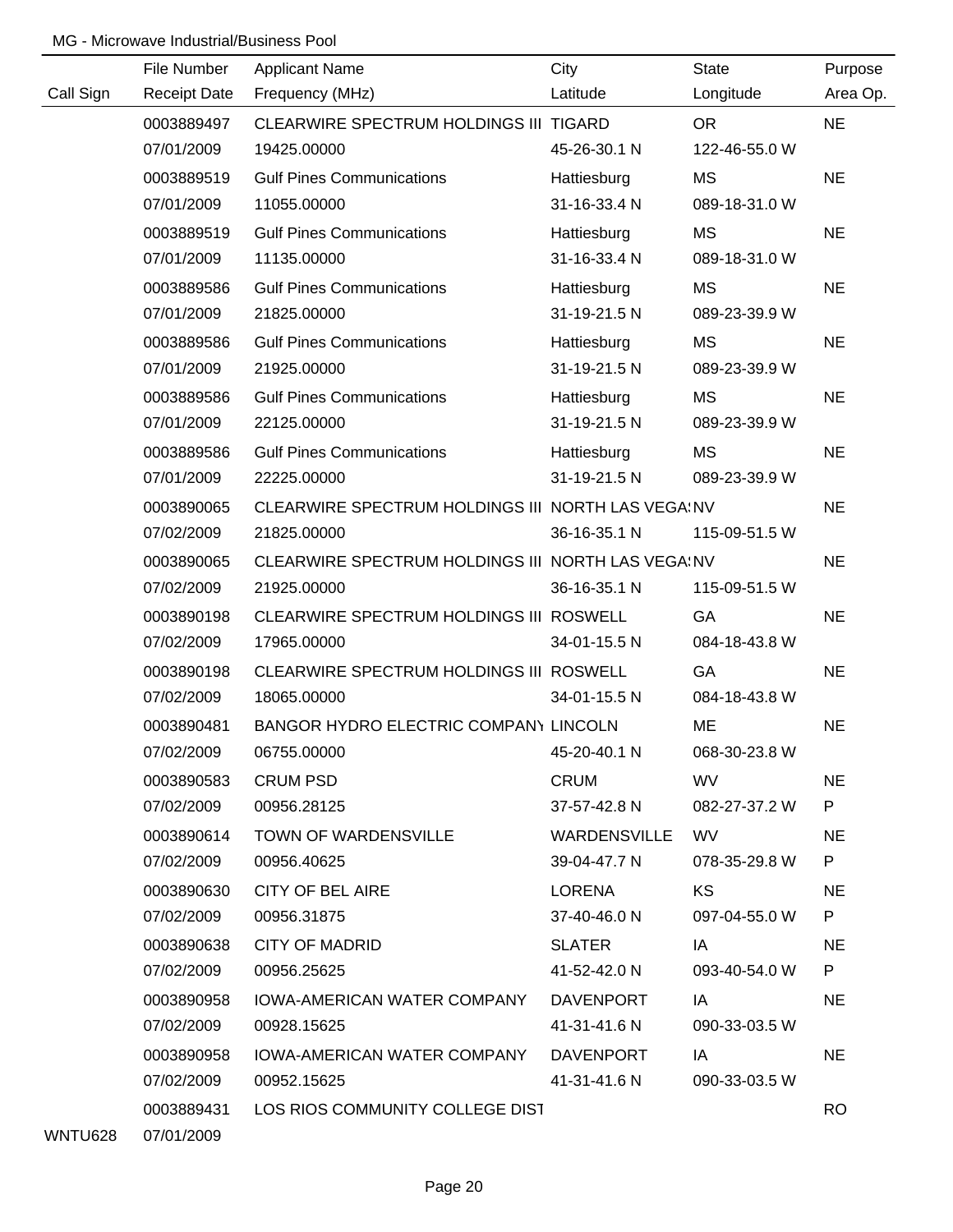|                | File Number              | <b>Applicant Name</b>                  | City     | <b>State</b> | Purpose   |
|----------------|--------------------------|----------------------------------------|----------|--------------|-----------|
| Call Sign      | <b>Receipt Date</b>      | Frequency (MHz)                        | Latitude | Longitude    | Area Op.  |
|                | 0003889475               | <b>Allegheny Power</b>                 |          |              | <b>RO</b> |
| WNEN351        | 07/01/2009               |                                        |          |              |           |
|                | 0003889476               | <b>Allegheny Power</b>                 |          |              | <b>RO</b> |
| WNEN372        | 07/01/2009               |                                        |          |              |           |
|                | 0003889477               | <b>Allegheny Power</b>                 |          |              | <b>RO</b> |
| <b>WNEX892</b> | 07/01/2009               |                                        |          |              |           |
|                | 0003889478               | <b>Allegheny Power</b>                 |          |              | <b>RO</b> |
| <b>WNEX893</b> | 07/01/2009               |                                        |          |              |           |
|                | 0003889479               | <b>Allegheny Power</b>                 |          |              | <b>RO</b> |
| <b>WNEX896</b> | 07/01/2009               |                                        |          |              |           |
| <b>WNEX897</b> | 0003889480<br>07/01/2009 | Allegheny Power                        |          |              | <b>RO</b> |
|                | 0003889481               | Allegheny Power                        |          |              | <b>RO</b> |
| <b>WNEX900</b> | 07/01/2009               |                                        |          |              |           |
|                | 0003889482               | Allegheny Power                        |          |              | <b>RO</b> |
| <b>WNEX902</b> | 07/01/2009               |                                        |          |              |           |
|                | 0003889483               | Allegheny Power                        |          |              | <b>RO</b> |
| <b>WNEX909</b> | 07/01/2009               |                                        |          |              |           |
|                | 0003889484               | Allegheny Power                        |          |              | <b>RO</b> |
| WNEX910        | 07/01/2009               |                                        |          |              |           |
|                | 0003889485               | Allegheny Power                        |          |              | <b>RO</b> |
| WNEY212        | 07/01/2009               |                                        |          |              |           |
|                | 0003889486               | MONTANA RAIL LINK INC                  |          |              | <b>RO</b> |
| WPOU661        | 07/01/2009               |                                        |          |              |           |
|                | 0003889638               | Keyspan Corp. dba Keyspan Energy       |          |              | <b>RO</b> |
| WNTV917        | 07/01/2009               |                                        |          |              |           |
|                | 0003889643               | National Grid USA Service Company Inc. |          |              | <b>RO</b> |
| KEO40          | 07/01/2009               |                                        |          |              |           |
|                | 0003889835               | SOUTH CAROLINA PUBLIC SERVICE A        |          |              | <b>RO</b> |
| <b>WAP274</b>  | 07/02/2009               |                                        |          |              |           |
|                | 0003890032               | Provision, LLC                         |          |              | <b>RO</b> |
| WPRR385        | 07/02/2009               |                                        |          |              |           |
|                | 0003890109               | <b>Portland General Electric</b>       |          |              | <b>RO</b> |
| WNTR596        | 07/02/2009               |                                        |          |              |           |
|                | 0003890110               | <b>Portland General Electric</b>       |          |              | <b>RO</b> |
| <b>WAK240</b>  | 07/02/2009               |                                        |          |              |           |
| <b>WIA282</b>  | 0003890111<br>07/02/2009 | <b>Portland General Electric</b>       |          |              | <b>RO</b> |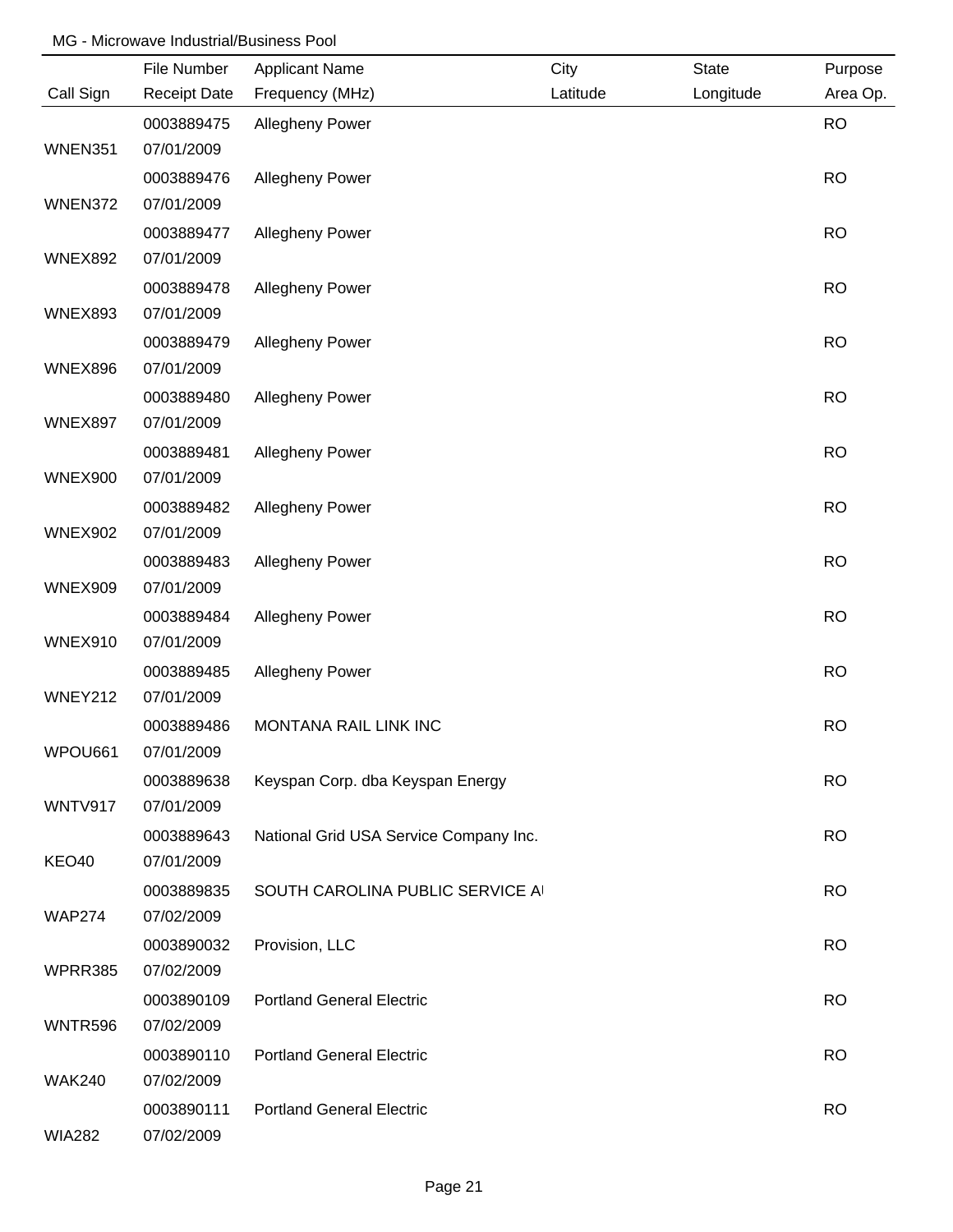|                | File Number         | <b>Applicant Name</b>            | City     | <b>State</b> | Purpose   |
|----------------|---------------------|----------------------------------|----------|--------------|-----------|
| Call Sign      | <b>Receipt Date</b> | Frequency (MHz)                  | Latitude | Longitude    | Area Op.  |
|                | 0003890112          | <b>Portland General Electric</b> |          |              | <b>RO</b> |
| <b>WIA283</b>  | 07/02/2009          |                                  |          |              |           |
|                | 0003890340          | Alda Gold II, LLC                |          |              | <b>RO</b> |
| WNTW338        | 07/02/2009          |                                  |          |              |           |
|                | 0003890489          | ALTOONA, CITY OF                 |          |              | <b>RO</b> |
| WPOT838        | 07/02/2009          |                                  |          |              |           |
|                | 0003890509          | VECTREN ENERGY DELIVERY OF OHIO  |          |              | <b>RO</b> |
| <b>WNTW224</b> | 07/02/2009          |                                  |          |              |           |

#### NN - 3650-3700 MHz

|           | File Number         | <b>Applicant Name</b>                        | City     | <b>State</b> | Purpose  |
|-----------|---------------------|----------------------------------------------|----------|--------------|----------|
| Call Sign | <b>Receipt Date</b> | Frequency (MHz)                              | Latitude | Longitude    | Area Op. |
|           | 0003889626          | Coastal Sierra, Inc.                         |          |              | NE.      |
|           | 07/01/2009          | 03650.00000 - 03700.00000                    |          |              |          |
|           | 0003889688          | <b>Reliant Wireless Communications, Inc.</b> |          |              | NE.      |
|           | 07/01/2009          | 03650.00000 - 03700.00000                    |          |              |          |

# RP - Broadcast Auxiliary Remote Pickup

|           | File Number         | Applicant Name                  | Citv           | State         | Purpose  |
|-----------|---------------------|---------------------------------|----------------|---------------|----------|
| Call Sign | <b>Receipt Date</b> | Frequency (MHz)                 | Latitude       | Longitude     | Area Op. |
|           | 0003848531          | <b>GB ROANOKE LICENSING LLC</b> | <b>ROANOKE</b> | VA            | AM       |
| KPL678    | 07/02/2009          | 00450.02188                     | 37-11-46.5 N   | 080-09-15.1 W |          |

# TI - TV Intercity Relay

|           | File Number  | Applicant Name            | City         | State         | Purpose  |
|-----------|--------------|---------------------------|--------------|---------------|----------|
| Call Sign | Receipt Date | Frequency (MHz)           | Latitude     | Longitude     | Area Op. |
|           | 0003890391   | SAINTE 51. L.P.           | ALTAVILLE    | CА            | MD       |
| WQHL524   | 07/02/2009   | 07100.00000 - 07125.00000 | 38-07-10.0 N | 120-43-31.0 W |          |

# YK - Industrial/Business Pool - Commercial, Trunked

|           | File Number              | <b>Applicant Name</b>        | City     | <b>State</b> | Purpose   |
|-----------|--------------------------|------------------------------|----------|--------------|-----------|
| Call Sign | <b>Receipt Date</b>      | Frequency (MHz)              | Latitude | Longitude    | Area Op.  |
| WPOY731   | 0003889976<br>07/02/2009 | FISHER WIRELESS SERVICES INC |          |              | RO.       |
|           | 0003889977               | FISHER WIRELESS SERVICES INC |          |              | <b>RO</b> |
| WPNZ740   | 07/02/2009               |                              |          |              |           |